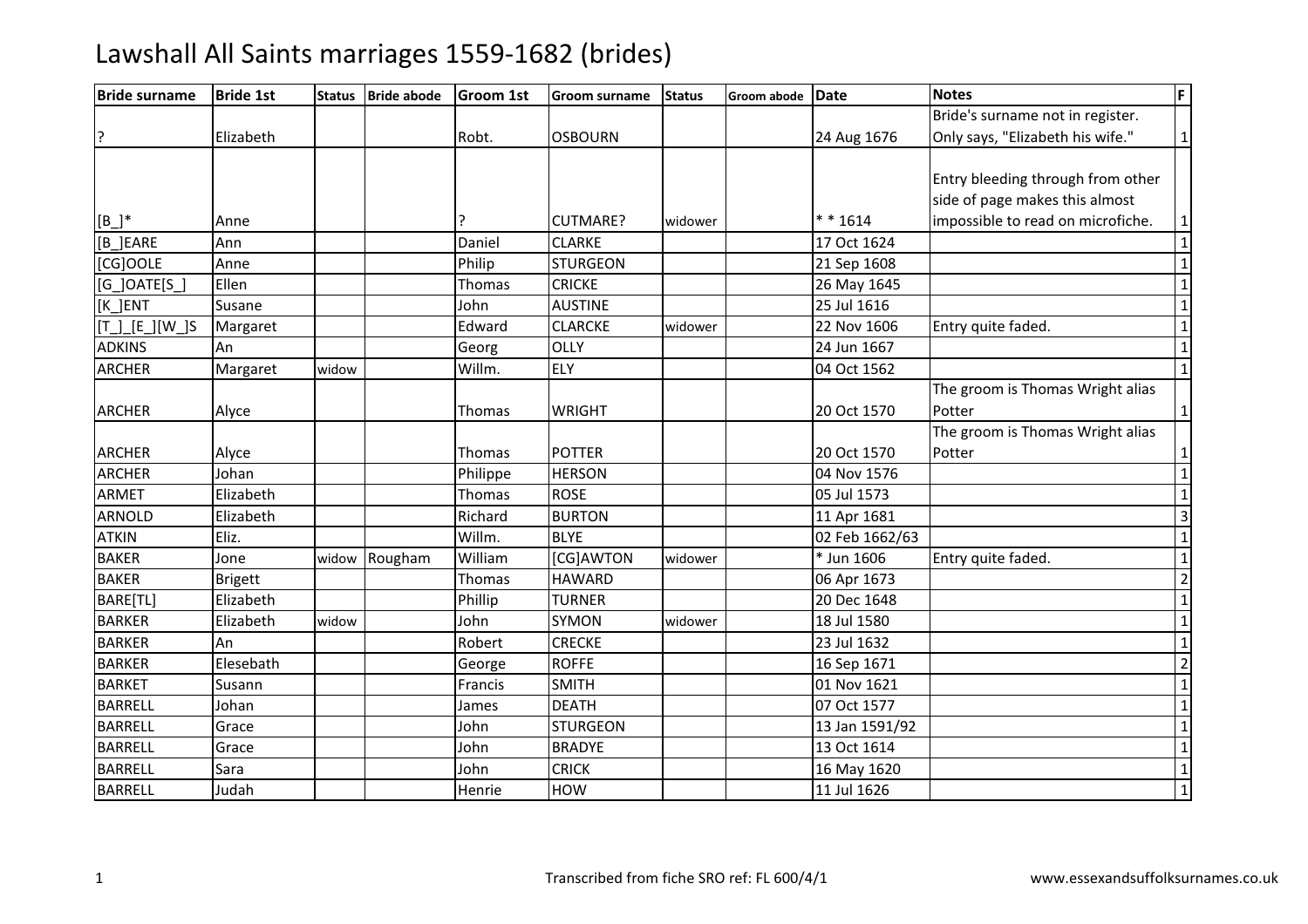| <b>Bride surname</b> | <b>Bride 1st</b>   | <b>Status</b> | <b>Bride abode</b> | <b>Groom 1st</b> | <b>Groom surname</b> | <b>Status</b> | Groom abode Date |                | <b>Notes</b>                        | F              |
|----------------------|--------------------|---------------|--------------------|------------------|----------------------|---------------|------------------|----------------|-------------------------------------|----------------|
| <b>BARRELL</b>       | Francis            |               |                    | Richard          | <b>PEACH</b>         |               |                  | 18 Nov 1672    |                                     | $\overline{2}$ |
| <b>BARRET</b>        | Margaret           |               |                    | John             | <b>STONHAM</b>       | widower       |                  | 26 Apr 1563    |                                     | $\mathbf{1}$   |
| <b>BARTHOLOMEWE</b>  | Johan              |               |                    | Robert           | <b>WRIGHT</b>        |               |                  | 15 Jul 1589    |                                     | $\mathbf 1$    |
| <b>BEWESSE</b>       | Elizabeth          |               | Retton             | Symon            | WELLES               |               |                  | 25 May 1587    | Groom is Minister of this Parishe.  | 1              |
|                      |                    |               |                    |                  |                      |               |                  |                | Bride's first name not in register. |                |
|                      |                    |               |                    |                  |                      |               |                  |                | Only says "The daughter of Andrew   |                |
| BIET?                |                    |               |                    | Marten           | <b>SEATON</b>        |               |                  | 19 Jan 1670/71 | Biet."                              | $\overline{2}$ |
| <b>BIGWORTH</b>      | Rose               | widow         |                    | George           | <b>OLLEY</b>         | widower       |                  | 10 Nov 1681    |                                     | $\overline{3}$ |
| <b>BLAND</b>         | Hellen             |               |                    | Willm.           | <b>TURLE</b>         |               |                  | 17 Oct 1563    |                                     | $\mathbf{1}$   |
| <b>BLOMEFEILD</b>    | <b>Bridgett</b>    |               |                    | John             | <b>WALES</b>         |               |                  | 30 Nov 1633    |                                     | $\mathbf 1$    |
| <b>BOASTON</b>       | Grace              |               |                    | Thomas           | <b>PAYNE</b>         |               |                  | 24 Jun 1636    |                                     | $\mathbf{1}$   |
| BOO[L]E              | Elizabeth          | widow         |                    | Robert           | <b>ANDROS</b>        | widower       |                  | 04 May 1574    |                                     | $\mathbf{1}$   |
| <b>BOTTESFORTH</b>   | $[G_.][a_.][m_.]h$ |               |                    | Thomas           | <b>WOLTER</b>        |               | Stansted         | * Nov 1601     | Entry quite faded.                  | $\mathbf{1}$   |
| <b>BRADLY</b>        | Judah              |               |                    | Will.            | <b>CHAPLIN</b>       |               |                  | 27 Jun 1643    |                                     | $\mathbf{1}$   |
| <b>BRAME</b>         | Rose               |               |                    | Willm.           | <b>BACKET</b>        |               |                  | 18 Dec 1589    |                                     | $\mathbf 1$    |
| <b>BRAY</b>          | Anne               |               |                    | John             | <b>THORNTON</b>      |               |                  | 16 Aug 1562    |                                     | $\mathbf{1}$   |
| <b>BRAY</b>          | Alyce              |               |                    | John             | <b>HUMPHREY</b>      |               |                  | 08 Jun 1567    |                                     | $\mathbf{1}$   |
| <b>BRAY</b>          | Elizabeth          | widow         |                    | John             | <b>SYMOND</b>        | widower       |                  | 07 Jan 1573/74 |                                     | $\overline{1}$ |
| <b>BRAY</b>          | Mary               |               |                    | Lawrence         | <b>WRIGHT</b>        |               |                  | 24 Jun 1605    |                                     | $\mathbf{1}$   |
| <b>BRAY</b>          | Elizabeth          | single        |                    | Giles            | <b>WRIGHT</b>        | widower feild | Stanning-        | 08 Oct 1605    |                                     | $\mathbf{1}$   |
| <b>BRAY</b>          | Mary               |               |                    | Robert           | <b>CAWSTON</b>       |               |                  | 29 Jun 1608    |                                     | $\mathbf{1}$   |
| <b>BRAYE</b>         | Sara               |               |                    | John             | <b>READ</b>          |               |                  | 17 Apr 1615    |                                     | $\mathbf{1}$   |
| <b>BROOKE</b>        | Hester             |               |                    | William          | <b>CAWSTON</b>       |               |                  | 23 Apr 1663    |                                     | $\mathbf{1}$   |
| <b>BROOKE</b>        | Ruth               |               |                    | Edward           | <b>WARNER</b>        |               |                  | 09 Nov 1668    |                                     | $\mathbf{1}$   |
| <b>BROWN</b>         | Elizabeth          |               |                    | Richard          | <b>COPSY</b>         |               |                  | 18 Oct 1677    |                                     | $\overline{3}$ |
| <b>BROWNE</b>        | Johan              | widow         |                    | George           | <b>MILLES</b>        |               |                  | 30 Jul 1588    |                                     | $\mathbf{1}$   |
| <b>BROWNE</b>        | <b>Bridget</b>     |               |                    | Christopher      | <b>CUNINGE</b>       |               |                  | 05 May 1612    |                                     | $\mathbf{1}$   |
| <b>BULLOCKE</b>      | Agnes              |               |                    | William          | <b>SPARKE</b>        |               |                  | 08 May 1575    |                                     | $\mathbf{1}$   |
| <b>BULLY</b>         | Sarah              |               |                    | Richard          | <b>MARTIN</b>        |               | <b>Buxhall</b>   | 29 Aug 1661    |                                     | $\mathbf{1}$   |
| <b>BULLY</b>         | Margrett           |               |                    | Robert           | <b>FYRMIN</b>        |               |                  | 23 Apr 1663    |                                     | $\mathbf{1}$   |
| <b>BYRD</b>          | Elizabeth          |               |                    | John             | <b>GOLDING</b>       |               |                  | 07 Oct 1564    |                                     | $\mathbf 1$    |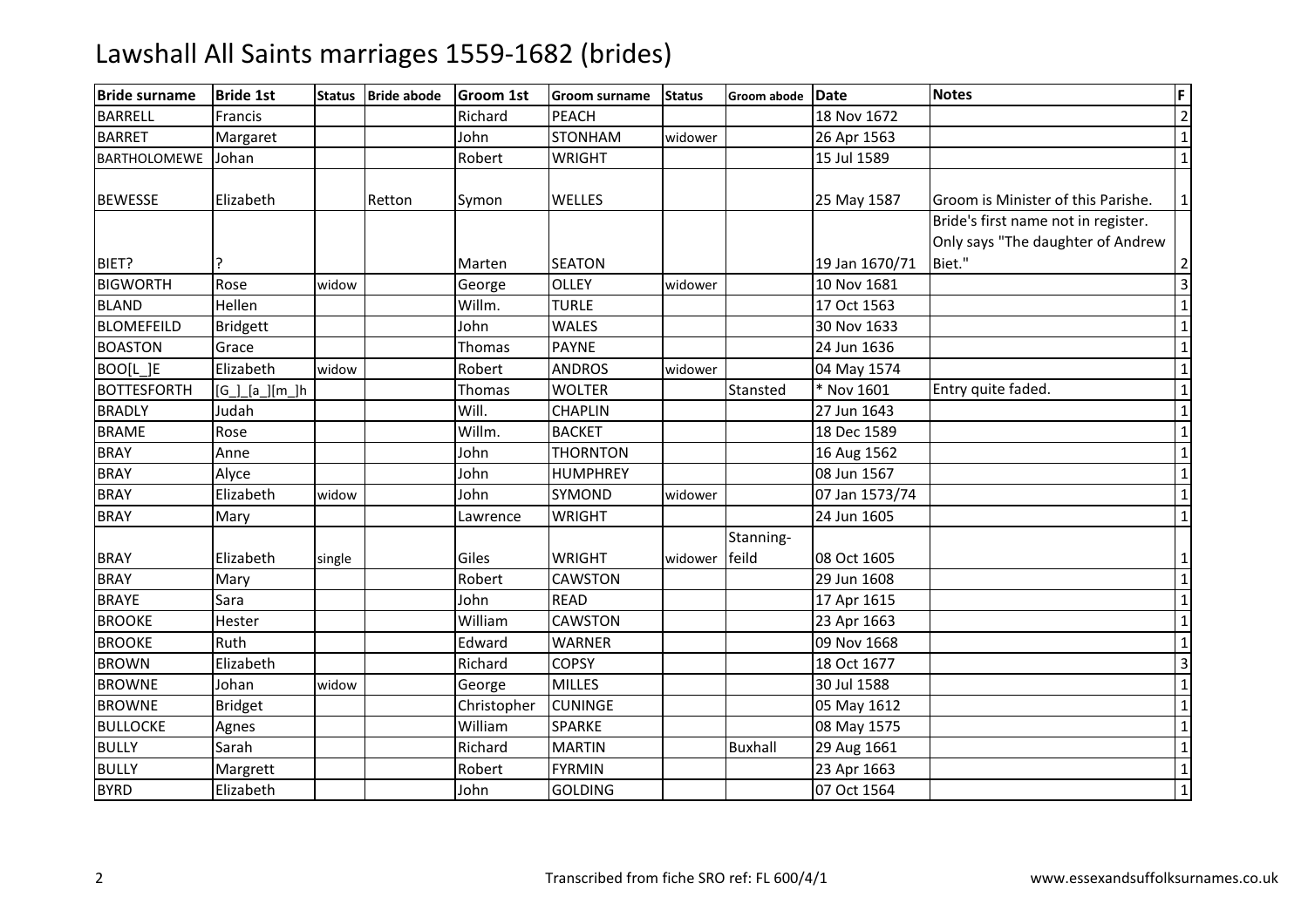| <b>Bride surname</b> | <b>Bride 1st</b> | <b>Status</b> | <b>Bride abode</b> | <b>Groom 1st</b> | <b>Groom surname</b> | <b>Status</b> | Groom abode  | Date           | <b>Notes</b>                       | F                       |
|----------------------|------------------|---------------|--------------------|------------------|----------------------|---------------|--------------|----------------|------------------------------------|-------------------------|
| <b>BYRD</b>          | Elizabeth        |               |                    | James            | WELLES               |               |              | 11 Jul 1574    |                                    | $\mathbf 1$             |
| <b>BYRD</b>          | Alyce            |               |                    | John             | ORBELL               |               |              | 17 May 1580    |                                    | $\mathbf{1}$            |
| <b>BYRD</b>          | Mary             |               |                    | Edward           | <b>SMITH</b>         |               |              | 25 Jul 1585    |                                    | $\mathbf{1}$            |
| <b>BYXBY</b>         | Margery          |               |                    | Edmund           | <b>BYRD</b>          |               |              | 17 May 1584    |                                    | $\mathbf{1}$            |
| <b>CALVER</b>        | Jean             |               | Lawshall           | William          | <b>BALDIN</b>        |               | Whepsted     | 16 Apr 1677    |                                    | 3                       |
| <b>CASON</b>         | Mary             |               |                    | William          | CASON                |               |              | 21 Jun 1674    |                                    | $\mathbf 1$             |
| <b>CAUSTON</b>       | Marie            |               |                    | Robert           | <b>SMYTH</b>         |               |              | 22 Nov 1627    |                                    | $\overline{1}$          |
| <b>CAUSTONE</b>      | Matye            |               |                    | Edward           | <b>CRICKE</b>        |               |              | 01 Sep 1616    |                                    | $\mathbf 1$             |
| <b>CAWDLER</b>       | Faith            |               |                    | Thomas           | <b>COCKE</b>         |               |              | 25 May 1587    |                                    | $\mathbf 1$             |
| CAWS[LK]IN           | Mary             |               |                    | Robert           | <b>HAMOND</b>        |               | Uhetham?     | 01 May 1589    |                                    | $\mathbf{1}$            |
| <b>CAWSTON</b>       | Anne             |               |                    | Thomas           | <b>HAMOND</b>        |               |              | 22 Oct 1559    |                                    | $\mathbf{1}$            |
|                      |                  |               |                    |                  |                      |               |              |                | The bride's father is Long John    |                         |
| <b>CAWSTON</b>       | Mary             |               |                    | John             | <b>SMITH</b>         |               |              | 09 Oct 1575    | Cawston                            | $\mathbf{1}$            |
| <b>CAWSTON</b>       | Anne             |               |                    | Thomas           | <b>ABBOT</b>         |               |              | 10 May 1579    | Bride is daughter of Robt. Cawston | $\mathbf{1}$            |
|                      |                  |               |                    |                  |                      |               | Stoke-       |                |                                    |                         |
| <b>CAWSTON</b>       | Annis            |               | Lawshall           | Willm.           | <b>BRADLEY</b>       | widower       | nayland      | 25 Jul 1586    |                                    | $1\vert$                |
| <b>CAWSTON</b>       | Alyce            |               |                    | Robt.            | <b>FROST</b>         |               |              | 01 Nov 1591    |                                    | $\overline{1}$          |
| <b>CHAPLIN</b>       | Fennor           |               |                    | Thomas           | <b>BRUSE</b>         |               |              | 02 Feb 1669/70 | Follows 1669 burials.              | $\overline{2}$          |
| <b>CHINERIE</b>      | Unica            |               | Cockfield          | William          | <b>CHRISTOPHER</b>   |               | Hartest      | 24 Jun 1611    |                                    | $\mathbf{1}$            |
| <b>CLARK</b>         | Marie            |               |                    | Georg            | <b>BRACKET</b>       |               |              | 02 Feb 1619/20 |                                    | $\mathbf{1}$            |
|                      |                  |               |                    |                  |                      |               | <b>Monks</b> |                |                                    |                         |
| <b>CLARKE</b>        | Mary             |               |                    | Thomas           | <b>LEECHE</b>        |               | Eley         | 29 Jun 1602    |                                    | $\mathbf{1}$            |
| <b>CLARKE</b>        | Anne             |               |                    | John             | COPS_E               |               |              | 18 Oct 1602    |                                    | $\mathbf 1$             |
| <b>CLARKE</b>        | Alice            |               |                    | George           | <b>MAYHEW</b>        |               |              | 22 May 1608    |                                    | $\mathbf{1}$            |
| <b>CLARKE</b>        | Priscilla        |               |                    | Mathewe          | <b>PRINE</b>         |               |              | 24 Oct 1609    |                                    | $\mathbf{1}$            |
| <b>CLARKE</b>        | Elen             |               |                    | William          | <b>HOLLANDE</b>      |               |              | 09 Jul 1622    |                                    | $\mathbf 1$             |
| <b>CLARKE</b>        | Lidda            |               |                    | John             | <b>WRIGHT</b>        |               |              | 04 Nov 1623    |                                    | $\mathbf{1}$            |
| <b>CLARKE</b>        | Dorothie         |               |                    | Henrie           | <b>STEWARD</b>       |               |              | 01 Nov 1625    |                                    | $\mathbf 1$             |
| <b>CLARKE</b>        | Judeth           |               |                    | Samuel           | <b>RISINGE</b>       |               |              | 13 Apr 1629    |                                    | $\overline{1}$          |
| <b>CLARKE</b>        | Dinam            |               |                    | Thomas           | <b>LOCKE</b>         |               | Alpheton     | 09 Feb 1629/30 |                                    | $\mathbf{1}$            |
| <b>CLARKE</b>        | An               |               |                    | Thomas           | SPARKE               |               |              | 25 Apr 1637    |                                    | $\mathbf{1}$            |
| <b>CLARKE</b>        | Bridgett         |               |                    | Richard          | PARNAFEE             |               |              | 21 Jun 1638    |                                    | $\overline{\mathbf{1}}$ |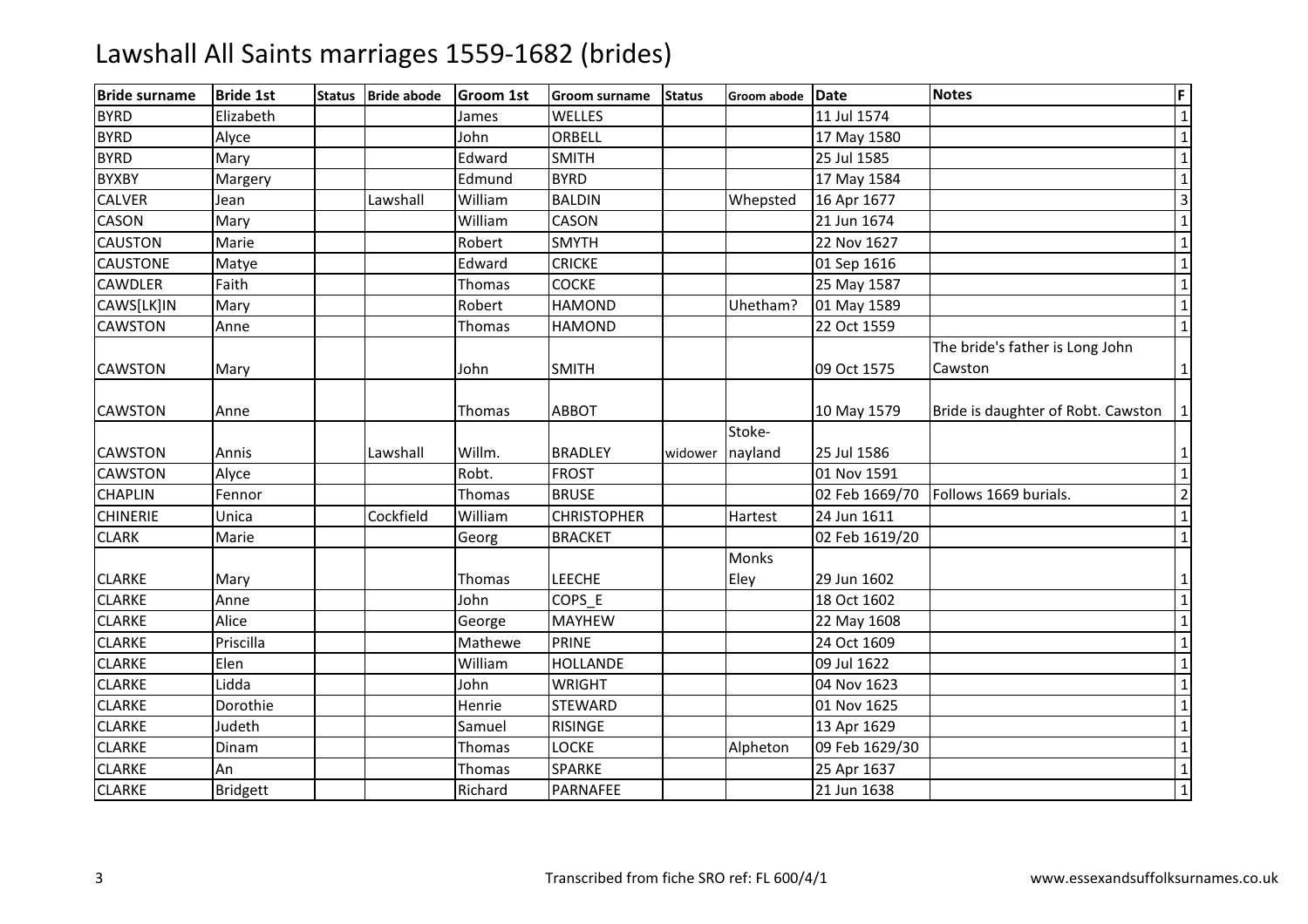| <b>Bride surname</b> | <b>Bride 1st</b> | <b>Status</b> | <b>Bride abode</b> | <b>Groom 1st</b> | <b>Groom surname</b> | <b>Status</b> | Groom abode      | <b>Date</b>    | <b>Notes</b>                                                                                                 | F                       |
|----------------------|------------------|---------------|--------------------|------------------|----------------------|---------------|------------------|----------------|--------------------------------------------------------------------------------------------------------------|-------------------------|
| <b>CLARKE</b>        | Mary             |               |                    | Anthony          | <b>FOWLER</b>        |               |                  | 16 Jan 1639/40 |                                                                                                              | $\overline{\mathbf{1}}$ |
| <b>CLARKE</b>        | Marie            |               |                    | Samuell          | <b>SMITH</b>         |               |                  | 28 Sep 1668    |                                                                                                              | $\mathbf 1$             |
| <b>CLARKE</b>        | Mary             |               |                    | William          | <b>BRAY</b>          |               |                  | 25 Jun 1674    |                                                                                                              | $\mathbf 1$             |
| <b>CLARKE</b>        | Sary             |               |                    | Joseph           | <b>CLEARKE</b>       |               |                  | 30 Apr 1671    |                                                                                                              | $\overline{2}$          |
| <b>CLARKE</b>        | <b>Briget</b>    |               |                    | Oilef            | <b>STUERD</b>        |               |                  | 18 Sep 1671    |                                                                                                              | $\overline{2}$          |
| <b>CLARKE</b>        | Susan            |               |                    | John             | <b>GOSSAKE</b>       |               |                  | 21 Jul 1672    |                                                                                                              | $\overline{2}$          |
| <b>CLARKE</b>        | Sarah            |               |                    | George           | <b>ASTIN</b>         |               | Shimplin         | $* * 1678$     | Page torn just after her name, so if<br>it gave her abode, it has been lost.<br>Date also lost on torn page. | $\mathbf{3}$            |
| <b>CLERKE</b>        | <b>Bridget</b>   |               |                    | Willyam          | [MW]                 |               |                  | 30 May 1626    |                                                                                                              | $\mathbf 1$             |
| <b>CLERKE</b>        | Anne             |               |                    | George           | <b>TURNER</b>        |               |                  | 18 Sep 1628    |                                                                                                              | $\mathbf 1$             |
| <b>COATS</b>         | Elizabeth        |               | Bury St.<br>Edmond | Robert           | YARDLEY              |               | <b>Boxsteade</b> | 02 Feb 1668/69 |                                                                                                              | $\mathbf{1}$            |
| <b>COFIELD</b>       | Susan            |               |                    | Valentine        | <b>WARNER</b>        |               |                  | 20 May 1583    |                                                                                                              | $\overline{1}$          |
| COMSTO[N_]           | Elizabeth        |               |                    | Augustine        | <b>REVE</b>          |               |                  | 29 Jul 1610    |                                                                                                              | $\mathbf{1}$            |
| <b>COPINGE</b>       | Alyce            |               |                    | Daniell          | <b>WRIGHTE</b>       |               |                  | 27 Aug 1601    |                                                                                                              | $\mathbf{1}$            |
| <b>COPSEY</b>        | Anne             |               |                    | Humfrey          | WELLS                |               | Preston          | 24 Jun 1601    |                                                                                                              | $\mathbf 1$             |
| <b>COPSEY</b>        | Anne             |               |                    | Thomas           | <b>BREWSE</b>        |               |                  | 23 Mar 1667/68 |                                                                                                              | $\overline{1}$          |
| COWNER?              | Agnes            |               |                    | John             | <b>FULLER</b>        |               | Nowton           | 01 May 1599    |                                                                                                              | $\mathbf 1$             |
| <b>CRICK</b>         | Mary             |               |                    | William          | COUSEL?              |               |                  | 04 Jun 1646    |                                                                                                              | $\mathbf{1}$            |
| <b>CRICKE</b>        | Jone             |               |                    | Edmond           | PHILIPSON            |               |                  | 29 Jan 1560/61 |                                                                                                              | $\mathbf{1}$            |
| <b>CRICKE</b>        | Johan            |               |                    | Andrew           | <b>WRIGHT</b>        |               |                  | 16 Apr 1562    |                                                                                                              | $\mathbf 1$             |
| <b>CRICKE</b>        | Agnes            |               |                    | William          | <b>HAYWARD</b>       |               |                  | 17 Apr 1572    |                                                                                                              | $\mathbf{1}$            |
| <b>CRICKE</b>        | Dowsabell        |               |                    | John             | <b>SMYTH</b>         |               |                  | 18 Oct 1586    |                                                                                                              | $\mathbf{1}$            |
| <b>CRICKE</b>        | Katherine        |               |                    | Thomas           | <b>WIFFEN</b>        |               |                  | 05 Oct 1589    |                                                                                                              | $\mathbf{1}$            |
| <b>CRICKE</b>        | Anne             |               |                    | Thomas           | <b>BULLOCKE</b>      |               |                  | 02 Feb 1589/90 |                                                                                                              | $\mathbf{1}$            |
| <b>CRICKE</b>        | Agnes            |               |                    | George           | <b>SMITH</b>         |               |                  | 18 Jan 1591/92 |                                                                                                              | $\mathbf{1}$            |
| <b>CRICKE</b>        | Anne             |               |                    | Willm.           | <b>HURSTE</b>        |               | Cockfield        | 18 Jun 1605    |                                                                                                              | $\mathbf{1}$            |
| <b>CRICKE</b>        | Marie            |               |                    | Symon            | <b>PUNGE</b>         |               |                  | 14 Oct 1610    |                                                                                                              | $\mathbf{1}$            |
| <b>CRICKE</b>        | Marye            |               |                    | Thomas           | <b>STRAWE</b>        |               |                  | 17 Nov 1616    |                                                                                                              | $\mathbf{1}$            |
| <b>CRICKE</b>        | Alice            |               |                    | Willm            | <b>GRIGGS</b>        |               |                  | 16 Nov 1667    |                                                                                                              | $\overline{\mathbf{1}}$ |
| CUDMARE?             | Alsce            |               |                    | William          | <b>HAYWARD</b>       |               |                  | 02 Nov 1610    |                                                                                                              | $\mathbf{1}$            |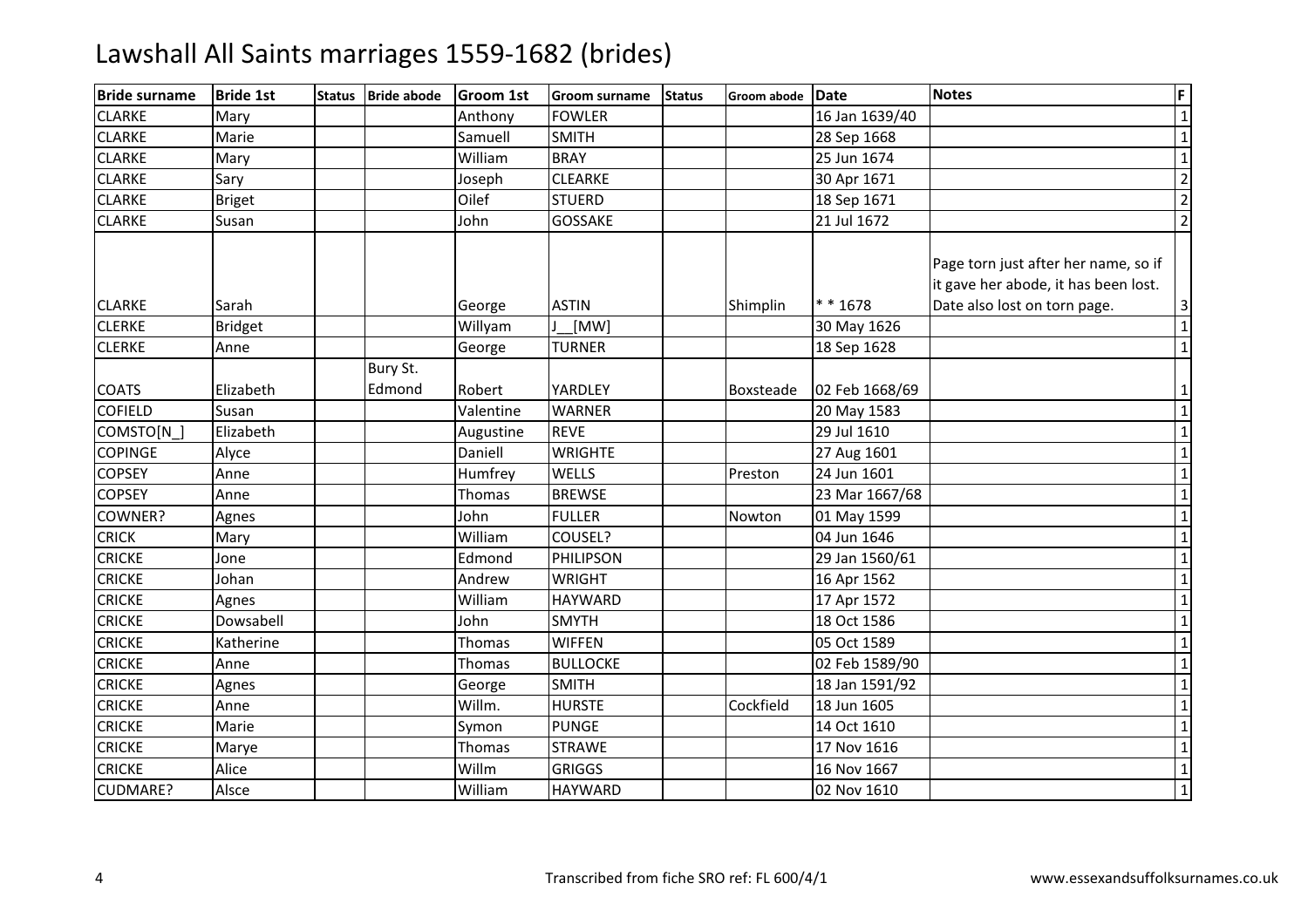| <b>Bride surname</b> | <b>Bride 1st</b> | <b>Status</b> | <b>Bride abode</b> | <b>Groom 1st</b> | <b>Groom surname</b> | <b>Status</b> | Groom abode Date |                | <b>Notes</b>                            | F                       |
|----------------------|------------------|---------------|--------------------|------------------|----------------------|---------------|------------------|----------------|-----------------------------------------|-------------------------|
| <b>CUNNINGHAM</b>    | Mary             |               |                    | George           | <b>SIMSON</b>        |               |                  | 03 Feb 1669/70 | Follows 1669 burials.                   | $\frac{2}{1}$           |
| <b>CUTMER</b>        | An               |               |                    | Anthony          | <b>SMITH</b>         |               |                  | 28 Apr 1664    |                                         |                         |
|                      |                  |               |                    |                  |                      |               |                  |                | Entered with 1641 marriages after       |                         |
|                      |                  |               |                    |                  |                      |               |                  |                | one for October - is it really 1641, or |                         |
| <b>CUTMORE</b>       | Elizab.          |               |                    | Edward           | <b>WARNER</b>        |               |                  | 24 Jun 1641    | 1642?                                   | 1                       |
| <b>CUTTER</b>        | Barbara          |               | Boxsteade          | Beniamine        | [H ]YLLYE            |               |                  | 19 Jul 1601    |                                         | $\overline{1}$          |
|                      |                  |               |                    |                  |                      |               |                  |                | End of bride's surname and              |                         |
|                      |                  |               |                    |                  |                      |               |                  |                | marriage date lost on end of torn       |                         |
| DEAT*                | Elizabeth        |               |                    | Hamlet           | <b>ARMSTRONG</b>     |               |                  | $* * 1678$     | page.                                   | 3                       |
| <b>DEATH</b>         | Hellen           |               |                    | Andrew           | <b>BULLER</b>        |               |                  | 23 May 1560    |                                         | $\overline{1}$          |
| <b>DEATH</b>         | Margarite        |               |                    | John             | <b>CLERKE</b>        |               |                  | 28 Jan 1565/66 |                                         | $\overline{\mathbf{1}}$ |
| <b>DEATH</b>         | Elizabeth        |               |                    | Richard          | <b>BYRD</b>          |               |                  | 03 Jul 1575    |                                         | $\overline{1}$          |
| <b>DEEKS</b>         | Grace            |               |                    | Ambrose          | <b>BREWSTER</b>      |               |                  | 28 Apr 1664    |                                         | $\overline{\mathbf{1}}$ |
| <b>DICKE</b>         | Alyce            |               |                    | Gyles            | <b>FLOWER</b>        |               |                  | 26 Jul 1579    |                                         | $\overline{1}$          |
|                      |                  |               |                    |                  |                      |               |                  |                | There is a hole in the page, which      |                         |
|                      |                  |               |                    |                  |                      |               |                  |                | means the end of the bride's            |                         |
| $DO[Y_$              | Alyce            |               |                    | John             | <b>CORDER</b>        |               |                  | 26 Sep 1577    | surname has been lost.                  | $\mathbf 1$             |
| <b>DOWSET</b>        | Elizabeth        |               |                    | John             | <b>OSBORNE</b>       |               |                  | 25 Nov 1576    |                                         | $\overline{1}$          |
| <b>DRAPER</b>        | Marye            |               |                    | John             | APPELLWHYTE          |               |                  | 13 Oct 1618    |                                         | $\overline{1}$          |
|                      |                  |               |                    |                  |                      |               |                  |                | Mr. Robt. Rookwoode and Mrs.            |                         |
| <b>DRURY</b>         | Dorothy          |               |                    | Robt.            | <b>ROOKWOODE</b>     |               |                  | 13 Jun 1563    | Dorothy Drury                           | $\mathbf{1}$            |
|                      |                  |               |                    |                  |                      |               |                  |                | Mr. Robt. Drury & Mrs. Elizabeth        |                         |
| <b>DRURY</b>         | Elizabeth        |               |                    | Robt.            | <b>DRURY</b>         |               |                  | 13 Jun 1563    | Drury                                   | $\mathbf{1}$            |
| <b>DULSET</b>        | Alyce            | widow         |                    | Edmond           | <b>UNDERWOOD</b>     |               |                  | 31 Jan 1559/60 |                                         | $\mathbf{1}$            |
| <b>ELEY</b>          | Anne             |               |                    | Henrie           | <b>FROST</b>         |               |                  | 01 Nov 1593    |                                         | $\overline{1}$          |
| <b>ELEY</b>          | Elizabeth        |               |                    | Francis          | RAYNOLDE             |               |                  | 18 Oct 1608    |                                         | $\mathbf 1$             |
| <b>ELEY</b>          | Grace            |               |                    | William          | <b>FRANCKLIN</b>     |               |                  | 31 Oct 1621    | The groom is a clerk.                   | $\overline{1}$          |
| <b>ELEY</b>          | Sarah            |               |                    | Richard          | <b>BROWNE</b>        |               | Hadgn?           | 29 May 1622    |                                         | $\overline{1}$          |
| <b>ELEY</b>          | Mary             |               |                    | Samuell          | <b>CRISPE</b>        |               |                  | 28 Oct 1635    |                                         | $\overline{1}$          |
| <b>ELEYE</b>         | Martha           |               |                    | Augustine        | <b>COPPINE</b>       |               |                  | 18 Apr 1616    |                                         | $\overline{1}$          |
| <b>ELIE</b>          | Alsce            |               |                    | Gilles           | <b>APPELTON</b>      |               |                  | 05 May 1611    |                                         | $\overline{1}$          |
| <b>ELIE</b>          | Anne             |               |                    | Thomas           | GILL                 |               |                  | 05 Oct 1611    |                                         | $\mathbf 1$             |
| ELIE                 | Rose             |               |                    | Robert           | <b>NUNNE</b>         |               |                  | 18 Nov 1611    |                                         | $\overline{1}$          |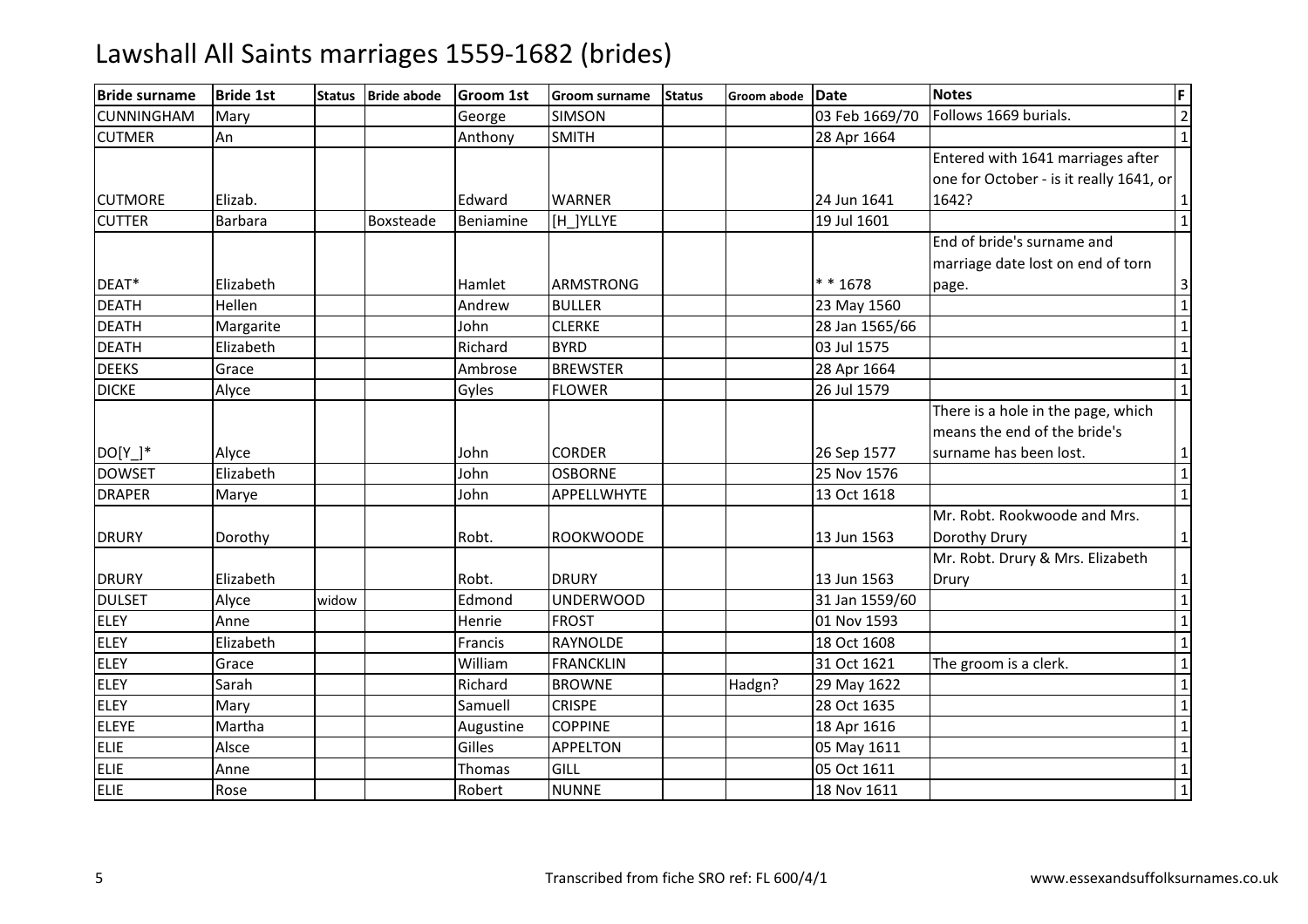| <b>Bride surname</b> | <b>Bride 1st</b> | <b>Status</b> | <b>Bride abode</b> | <b>Groom 1st</b> | <b>Groom surname</b> | <b>Status</b> | Groom abode Date   |                | <b>Notes</b>                                                       | F                       |
|----------------------|------------------|---------------|--------------------|------------------|----------------------|---------------|--------------------|----------------|--------------------------------------------------------------------|-------------------------|
|                      |                  |               |                    |                  |                      |               | Edward-            |                |                                                                    |                         |
| <b>ELY</b>           | Anne             |               |                    | Robt.            | <b>CRICKE</b>        |               | stone              | 06 Aug 1559    |                                                                    | $\mathbf{1}$            |
|                      |                  |               |                    |                  |                      |               |                    |                |                                                                    |                         |
| <b>ELY</b>           | Agnes            |               |                    | Daniell          | <b>WRIGHT</b>        |               |                    | 12 Jul 1573    | Bride's father is John Ely the elder.                              | $\mathbf{1}$            |
| ELY                  | Anne             |               |                    | Edmond           | <b>SMITH</b>         |               |                    | 22 Nov 1590    |                                                                    | $\mathbf 1$             |
| <b>EUERED</b>        | Alyce            |               | Stansfield         | Henry            | <b>CUTMERE</b>       |               |                    | 01 Nov 1603    |                                                                    | $\overline{\mathbf{1}}$ |
| <b>EVERED</b>        | Agnes            |               |                    | John             | <b>HEAD</b>          |               |                    | 21 Apr 1590    |                                                                    | $\overline{1}$          |
| FEYER                | Anne             |               |                    | James            | <b>CUTMAY</b>        |               |                    | 19 Jul 1608    |                                                                    | $\mathbf 1$             |
| <b>FLOWER</b>        | Margery          |               |                    | John             | <b>APLETON</b>       |               |                    | 06 May 1574    |                                                                    | $\overline{1}$          |
| <b>FLOWER</b>        | Anne             |               |                    | Richard          | <b>HAYWARD</b>       |               |                    | 29 Jul 1582    |                                                                    | $\overline{1}$          |
| <b>FLOWER</b>        | Margarite        |               |                    | Henry            | <b>BEANE</b>         |               |                    | 25 Jul 1587    |                                                                    | $\mathbf 1$             |
| FLOWER?              | Johan            |               |                    | Robt.            | HAMOND?              |               |                    | 02 Jul 1575    | Groom is son of Willm. Hamond,<br>bride is daughter of Robt Flower | $\mathbf{1}$            |
| <b>FROST</b>         | <b>Bridgit</b>   |               |                    | Thomas           | <b>CLARKE</b>        |               |                    | 20 Jul 1608    |                                                                    | $\mathbf{1}$            |
| <b>FROST</b>         | Thomasin         |               |                    | Gabriell         | <b>WARNER</b>        |               |                    | 02 May 1611    |                                                                    | $\overline{1}$          |
| <b>FROST</b>         | atice            |               |                    | Thomas           | <b>FROST</b>         |               | Glemsford          | 01 Sep 1631    |                                                                    | $\overline{1}$          |
| <b>FROST</b>         | Mary             |               |                    | John             | <b>CUTMORE</b>       |               | Shimplen           | 27 Sep 1631    |                                                                    | $\overline{1}$          |
| <b>FROST</b>         | Mary             |               |                    | Edward           | <b>SCOTT</b>         |               |                    | 09 Jan 1632/33 |                                                                    | $\mathbf 1$             |
| <b>FROST</b>         | Dorothy          |               |                    | John             | <b>GRIGGS</b>        |               |                    | 07 Feb 1642/43 |                                                                    | $\overline{1}$          |
| <b>FROST</b>         | Sarah            |               | Stansted           | John             | CADGE                |               |                    | 20 Feb 1665/66 |                                                                    | $\overline{1}$          |
| <b>FULLER</b>        | Susan            |               |                    | Willm            | <b>CLAUER</b>        |               |                    | 13 Nov 1636    |                                                                    | $\overline{1}$          |
| <b>FYRMIN</b>        | Lydia            |               |                    | John             | COLLINWOOD           |               |                    | 20 Sep 1638    |                                                                    | $\overline{1}$          |
| <b>GARRET</b>        | Amy              |               |                    | Samuell          | PINCHBACKE           |               |                    | 01 Jan 1598/99 |                                                                    | $\overline{1}$          |
| <b>GARWARD</b>       | An               |               |                    | William          | HOW                  |               |                    | 01 Jun 1631    |                                                                    | $\overline{1}$          |
| <b>GAULT</b>         | Mary             |               |                    | John             | <b>BYE</b>           |               | Bury St.<br>Edmond | 28 Dec 1668    |                                                                    | $\mathbf{1}$            |
| <b>GIBBENS</b>       | Priscilla        |               |                    | John             | <b>COOPER</b>        |               | Hollings-<br>hert  | 24 Dec 1668    |                                                                    | $\mathbf{1}$            |
| <b>GIBBONS</b>       | Grace            |               |                    | Robert           | <b>MAYHUE</b>        |               |                    | 23 Apr 1682    |                                                                    | $\overline{3}$          |
| <b>GISHAWKE</b>      | Martha           |               |                    | Aron             | <b>GAME</b>          |               |                    | 13 Oct 1674    |                                                                    | $\overline{1}$          |
| <b>GOLDING</b>       | Grace            |               |                    | John             | ELY                  |               |                    | 27 Apr 1578    |                                                                    | $\overline{1}$          |
| <b>GOLDING</b>       | Elizabeth        |               |                    | Willm.           | <b>HAYWARD</b>       |               |                    | 30 Nov 1591    |                                                                    | $\overline{1}$          |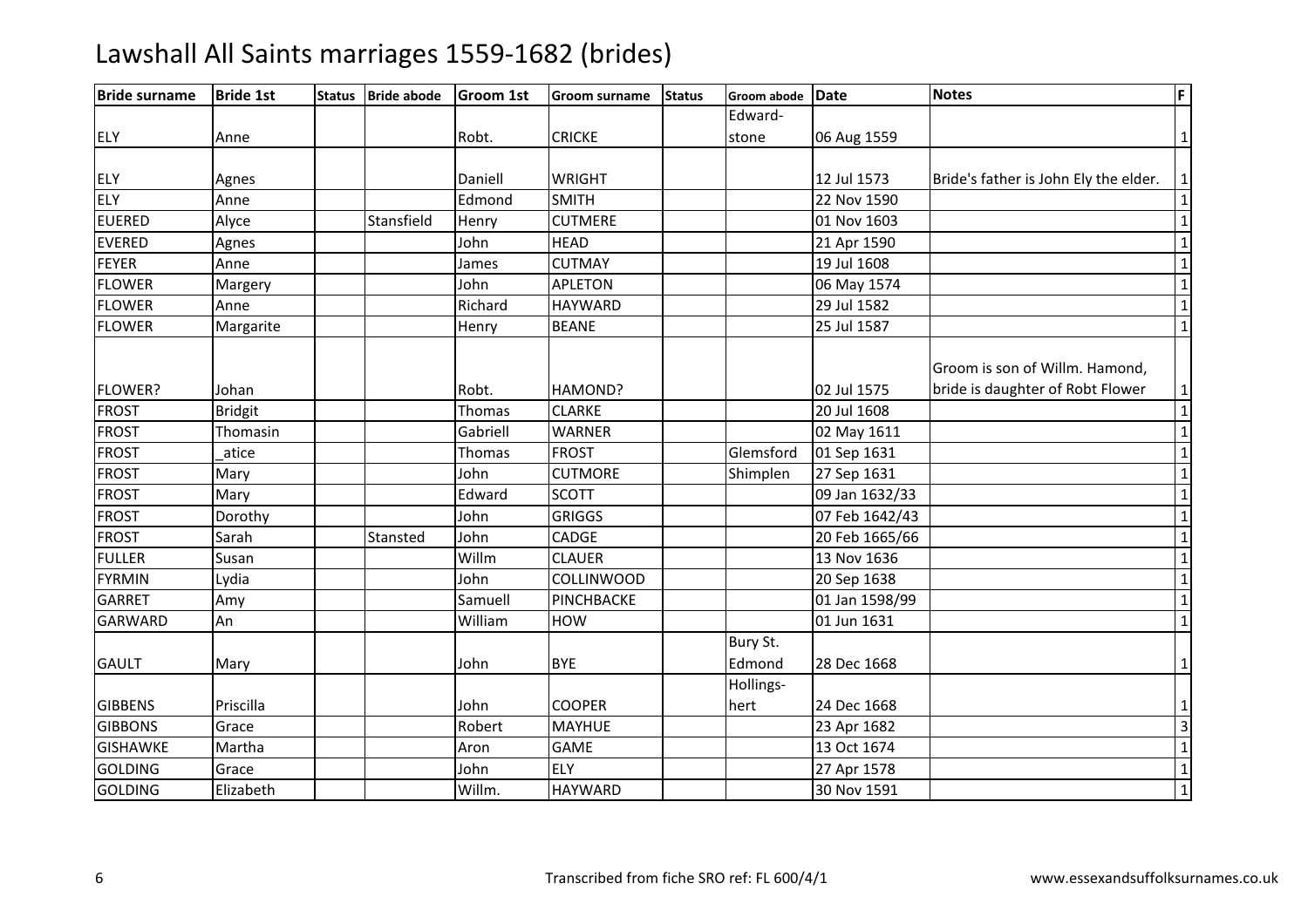| <b>Bride surname</b> | <b>Bride 1st</b> | <b>Status</b> | <b>Bride abode</b> | <b>Groom 1st</b> | <b>Groom surname</b> | <b>Status</b> | Groom abode Date |                | <b>Notes</b>                                                                       | F              |
|----------------------|------------------|---------------|--------------------|------------------|----------------------|---------------|------------------|----------------|------------------------------------------------------------------------------------|----------------|
| <b>GOOCH</b>         | Frances          |               |                    | Robert           | <b>STEWARD</b>       |               |                  | 05 May 1664    |                                                                                    | $\mathbf{1}$   |
| <b>GOODRICH</b>      | Susane           |               |                    | John             | <b>LOCKE</b>         |               |                  | 31 Oct 1616    |                                                                                    | $\mathbf{1}$   |
| <b>GOSHAUKE</b>      | Johan            |               |                    | James            | <b>CUTMAY</b>        |               |                  | 28 Oct 1601    |                                                                                    | $\mathbf 1$    |
| <b>GOSHAUKE</b>      | Ellinor          |               |                    | John             | <b>CLARKE</b>        |               |                  | 18 Jan 1615/16 |                                                                                    | $\mathbf{1}$   |
| <b>GOSHAWKE</b>      | <b>Barbara</b>   |               |                    | Thomas           | <b>HUNT</b>          |               |                  | 25 Jul 1608    |                                                                                    | $\mathbf{1}$   |
| <b>GOSHAWKE</b>      | Martha           |               |                    | John             | <b>COLLINS</b>       |               |                  | 18 Sep 1666    |                                                                                    | $\mathbf 1$    |
| <b>GOSSACKE</b>      | Anne             |               |                    | Richarde         | <b>BAILIE</b>        |               |                  | 17 May 1610    |                                                                                    | $\overline{1}$ |
| <b>GREENE</b>        | Anne             |               |                    | Franncis         | <b>WRIGHTE</b>       |               |                  | 09 May 1605    |                                                                                    | $\mathbf{1}$   |
| <b>GREGORY</b>       | Margery          |               |                    | Rafe             | <b>WRIGHT</b>        |               |                  | 12 May 1560    |                                                                                    | $\mathbf{1}$   |
| <b>HAIWARD</b>       | Winifred         |               |                    | William          | <b>REVE</b>          |               |                  | 18 Oct 1615    |                                                                                    | $\mathbf 1$    |
| <b>HAMEND</b>        | Mary             |               |                    | Abraham          | <b>WRIGHT</b>        |               |                  | 24 Jun 1606    | Abraham Wright son of Ambrose<br>Wright & Mary Hamend daughter of<br>Philip Hamond | $\mathbf{1}$   |
| <b>HAMMOND</b>       | Grace            |               |                    | John             | <b>JOHNSONNE</b>     |               |                  | 20 Oct 1566    |                                                                                    | $\mathbf{1}$   |
| <b>HAMMOND</b>       | Anne             |               |                    | Robert           | <b>BIRD</b>          |               |                  | 24 Jun 1628    |                                                                                    | $\mathbf{1}$   |
| <b>HAMOND</b>        | <b>Barbara</b>   |               |                    | George           | <b>ROOKS</b>         |               |                  | 04 Feb 1562/63 |                                                                                    | $\mathbf{1}$   |
| <b>HAMOND</b>        | Anne             |               |                    | John             | SPARROWE             |               |                  | 16 Jun 1579    |                                                                                    | $\mathbf{1}$   |
| <b>HAMOND</b>        | Johan            | widow         |                    | Francs           | <b>BROWNE</b>        |               |                  | 02 Oct 1582    |                                                                                    | $\mathbf{1}$   |
| <b>HAMOND</b>        | Elizabeth        |               |                    | Ambrose          | <b>BRINKLEY</b>      |               |                  | 08 Aug 1633    |                                                                                    | $\mathbf{1}$   |
| <b>HARVEY</b>        | Rebecca          |               |                    | Robt.            | <b>SACKET</b>        |               |                  | 24 Oct 1586    |                                                                                    | $\mathbf{1}$   |
| <b>HASELL</b>        | Dinah            |               |                    | Thomas           | <b>SMITH</b>         |               |                  | 29 Mar 1619    |                                                                                    | $\mathbf{1}$   |
| <b>HAVENS</b>        | Mary             |               |                    | Thomas           | <b>BREWSTER</b>      |               |                  | 09 Apr 1635    |                                                                                    | $\mathbf{1}$   |
| <b>HAYWARD</b>       | Elizabeth        |               |                    | Henerie          | <b>KINGE</b>         |               |                  | 30 Oct 1609    |                                                                                    | $\mathbf 1$    |
| <b>HAYWARD</b>       | Elizabeth        |               |                    | Peregrine        | <b>MOTTE</b>         |               |                  | 25 Apr 1615    |                                                                                    | $\mathbf{1}$   |
| <b>HAYWARD</b>       | Anne             |               |                    | Henreye          | <b>SMITH</b>         |               |                  | 03 Jan 1616/17 |                                                                                    | $\mathbf{1}$   |
| <b>HAYWARD</b>       | An               |               |                    | John             | <b>GOSHAUKE</b>      |               |                  | 18 Oct 1637    |                                                                                    | $\mathbf 1$    |
| <b>HAYWARD</b>       | <b>Bridgett</b>  |               |                    | Richard          | <b>HAYWARD</b>       |               |                  | 16 Jan 1638/39 |                                                                                    | $\mathbf{1}$   |
| <b>HEAD</b>          | Alyce            |               |                    | Willm.           | <b>ELY</b>           |               |                  | 20 Jun 1585    |                                                                                    | $\mathbf 1$    |
| <b>HEAD</b>          | Marget           |               |                    | John             | <b>SMITH</b>         |               |                  | 22 Jan 1610/11 |                                                                                    | $\mathbf{1}$   |
| <b>HEAD</b>          | Mary             |               |                    | Robart           | <b>BIGWORTH</b>      |               |                  | 21 Oct 1619    |                                                                                    | $\mathbf{1}$   |
| <b>HEAD</b>          | Mary             |               |                    | Ambrose          | <b>TOTTY</b>         |               |                  | 04 Oct 1658    |                                                                                    | $\mathbf{1}$   |
| <b>HEARNS</b>        | Mary             |               |                    | John             | <b>GOSHAUK</b>       |               |                  | 29 Sep 1681    |                                                                                    | $\overline{3}$ |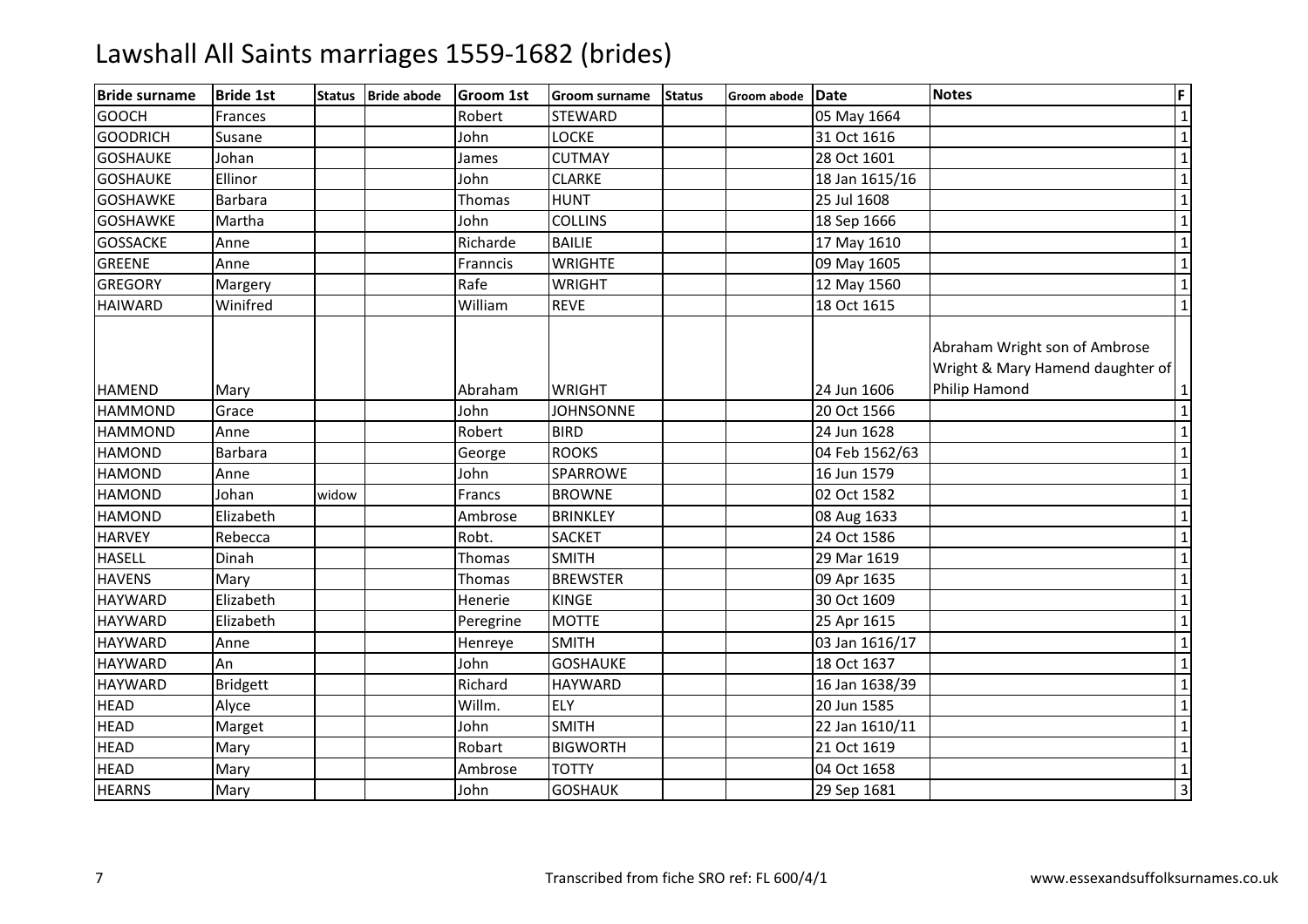| <b>Bride surname</b> | <b>Bride 1st</b> | <b>Status</b> | <b>Bride abode</b> | <b>Groom 1st</b> | <b>Groom surname</b> | <b>Status</b> | <b>Groom abode</b> | Date           | <b>Notes</b>                                                                         | F            |
|----------------------|------------------|---------------|--------------------|------------------|----------------------|---------------|--------------------|----------------|--------------------------------------------------------------------------------------|--------------|
| HER[MN]ITE           | Hellen           |               |                    | Richard          | <b>JAMES</b>         |               |                    | 05 Feb 1561/62 |                                                                                      | $\mathbf{1}$ |
| <b>HILL</b>          | Agnes            |               |                    | John             | <b>STEWARD</b>       |               |                    | 11 Nov 1565    |                                                                                      |              |
| <b>HILL</b>          | Rose             |               |                    | George           | <b>DEEKE</b>         |               |                    | 27 Sep 1579    |                                                                                      | $\mathbf{1}$ |
| <b>HILL</b>          | Johan            |               |                    | Willm.           | <b>CLARCKE</b>       |               |                    | 25 Jul 1605    |                                                                                      |              |
| <b>HILLE</b>         | Roose            |               |                    | Edmunde          | MA[Y ]EWE            |               |                    | 30 May 1622    |                                                                                      |              |
| <b>HOLLAND</b>       | <b>Barbara</b>   |               |                    | Francis          | GILL                 |               |                    | 15 May 1645    |                                                                                      | $\mathbf{1}$ |
| HORN[O_][T_]         | Matthee          |               |                    | John             | <b>HAYWARD</b>       |               |                    | 01 Nov 1637    |                                                                                      | 1            |
| HOW                  | Anne             |               |                    | Thomas           | <b>HAMMOND</b>       |               |                    | 24 Apr 1628    |                                                                                      | $\mathbf{1}$ |
| <b>HOWARD</b>        | Anne             |               |                    | Thomas           | <b>BYRD</b>          |               |                    | * * 1592       | No date - only year is given.                                                        | $\mathbf{1}$ |
| <b>HUBBARD</b>       | Rachell          |               | Cockfield          | Charles          | <b>CAWSON</b>        |               |                    | 30 Nov 1620    |                                                                                      | 1            |
| <b>HUNT</b>          | Johan            |               |                    | Gyles            | <b>CLERKE</b>        |               |                    | 02 Feb 1576/77 |                                                                                      |              |
| <b>HUNT</b>          | Anne             |               |                    | Thomas           | <b>CAWSTON</b>       |               |                    | 16 Jun 1585    |                                                                                      | $\mathbf{1}$ |
| <b>HUNT</b>          | Prudence         |               |                    | John             | <b>PAINE</b>         |               |                    | 16 Sep 1610    |                                                                                      | $\mathbf{1}$ |
| <b>HUNT</b>          | An               |               |                    | Thomas           | <b>HAMOND</b>        |               |                    | 06 Oct 1642    |                                                                                      |              |
| <b>HUNTE</b>         | Elisabeth        |               |                    | John             | <b>RISING</b>        |               |                    | 03 Oct 1622    |                                                                                      | $\mathbf{1}$ |
| <b>ISAACKE</b>       |                  |               |                    | Henry            | <b>DRURY</b>         |               |                    | 15 Sep 1562    | Mr. Henry Drury and Mrs. Isaacke<br>were maryed at Gosfield in Essex.                | $\mathbf{1}$ |
| <b>JAMES</b>         | Alice            |               |                    | Willm            | <b>NUNNE</b>         |               |                    | 11 Apr 1559    |                                                                                      | $\mathbf{1}$ |
| <b>JAMES</b>         | Florence         |               |                    | John             | <b>CRICKE</b>        |               |                    | 19 May 1560    |                                                                                      | $\mathbf{1}$ |
| <b>JAMES</b>         | Mary             |               |                    | Robt.            | <b>NUNNE</b>         |               |                    | 19 Jul 1573    | Groom's father: Willm. Nunne                                                         | $\mathbf{1}$ |
| <b>JAMES</b>         | Gylian           |               |                    | Jerome           | <b>RUTLAND</b>       |               |                    | 15 Sep 1578    |                                                                                      | 1            |
| <b>JAMES</b>         | Agnes            |               |                    | Robert           | <b>BACON</b>         |               |                    | 28 May 1579    |                                                                                      | $\mathbf{1}$ |
| <b>JARVIS</b>        | Margaret         |               |                    | George           | <b>BRACKETT</b>      |               |                    | 26 Apr 1632    |                                                                                      | $\mathbf{1}$ |
|                      |                  |               |                    |                  | <b>WATTON</b>        |               |                    | 09 Jun 1580    | Sr. Robt. Watton, psonne of<br>Lawshall, was marryed to Anne<br>Jentleman, his maid. |              |
| <b>JENTLEMAN</b>     | Anne             |               |                    | Robt.            |                      |               |                    |                |                                                                                      | $\mathbf{1}$ |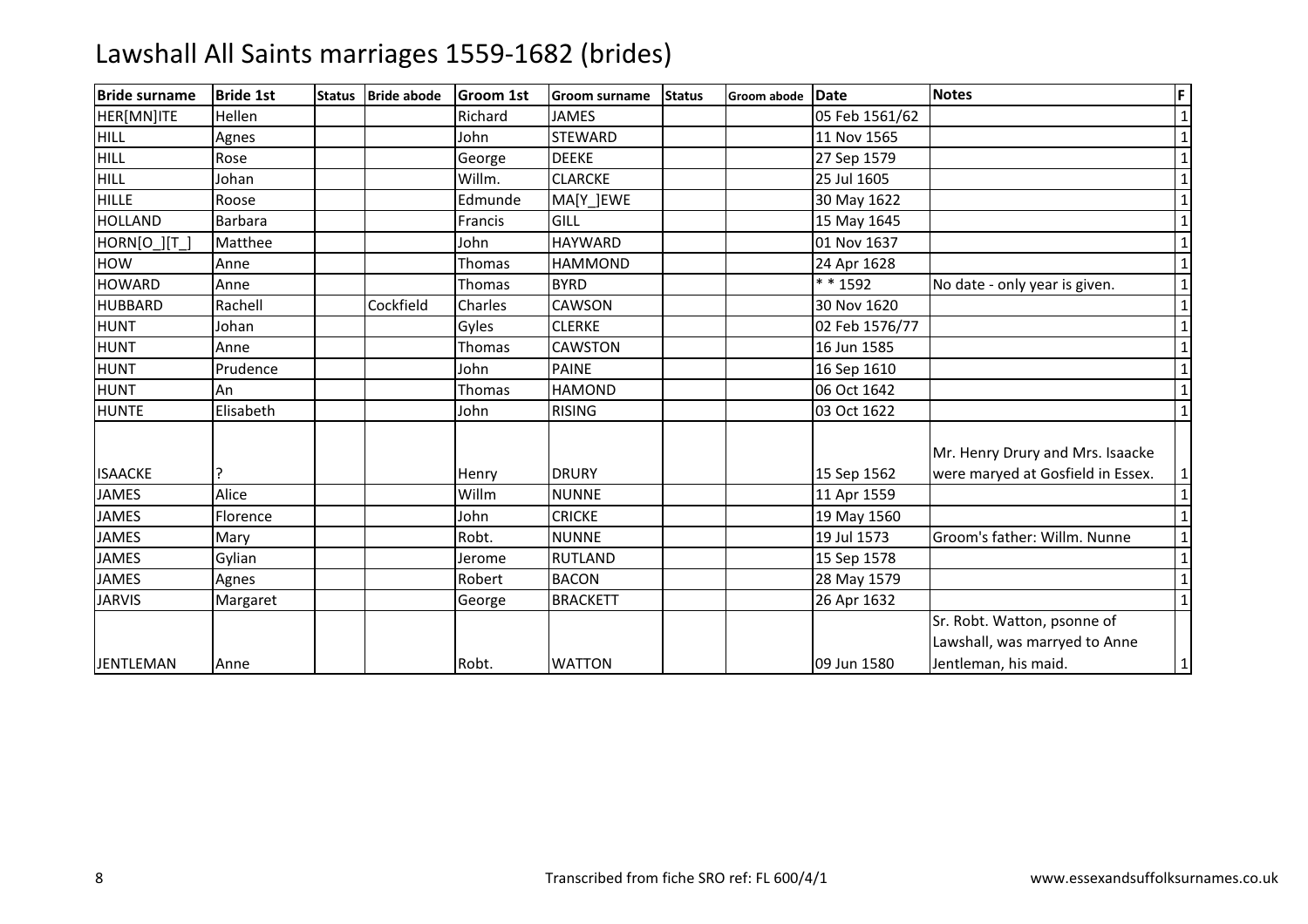| <b>Bride surname</b> | <b>Bride 1st</b> | <b>Status</b> | <b>Bride abode</b> | Groom 1st | Groom surname             | <b>Status</b> | Groom abode | Date           | <b>Notes</b>                       | F              |
|----------------------|------------------|---------------|--------------------|-----------|---------------------------|---------------|-------------|----------------|------------------------------------|----------------|
|                      |                  |               |                    |           |                           |               |             |                |                                    |                |
|                      |                  |               |                    |           |                           |               |             |                | Long entry written in Latin. In    |                |
|                      |                  |               |                    |           |                           |               |             |                | Ecclesia Parochiali de Whepstead,  |                |
|                      |                  |               |                    |           |                           |               |             |                | Hoe? Anne, Decembris decimo        |                |
|                      |                  |               |                    |           |                           |               |             |                | quarto, ego Joshua More clericus   |                |
|                      |                  |               |                    |           |                           |               |             |                | nupsa Elizabetha Jervis, filia     |                |
|                      |                  |               |                    |           |                           |               |             |                | magistr. Joannis Jervis moer? De   |                |
|                      |                  |               |                    |           |                           |               |             |                | Brocklie Blue vertat Deus Lawshall |                |
| <b>JERVIS</b>        | Elizabetha       |               |                    | Joshua    | <b>MORE</b>               |               |             | 14 Dec 1626    | 1626.                              | $\mathbf{1}$   |
| <b>JOHNSONNE</b>     | Margaret         | widow         |                    | Robert    | <b>CHURCH</b>             | widower       |             | 18 Oct 1571    |                                    | $\overline{1}$ |
| <b>KEEN</b>          | Sarah            |               |                    | Charles   | <b>COPSY</b>              |               |             | 28 Sep 1674    |                                    | $\overline{1}$ |
| <b>KING</b>          | Thamasin         |               |                    | Robert    | <b>GREENE</b>             |               |             | 19 Aug 1634    |                                    | $\mathbf 1$    |
| KINGE?               | Mary?            |               |                    | Marke     | $[M_\_]\ast$<br><b>SH</b> |               |             | $* * 1630$     | Very faded. Date illegible.        | $\overline{1}$ |
| LA[NU]D              | <b>Barbara</b>   |               | <b>Bumstead</b>    | Robert    | <b>FLOWER</b>             |               |             | 25 Jul 1594    |                                    | $\mathbf{1}$   |
| LA[NU]D              | Hellen           |               | Bumstead           | John      | <b>HEAD</b>               |               |             | 30 Nov 1594    |                                    | $\overline{1}$ |
| <b>LAMB</b>          | Dorothe          |               |                    | William   | <b>WRIGHT</b>             |               |             | 21 Sep 1619    |                                    | $\overline{1}$ |
| LAMBE                | Marie            |               |                    | Richard   | <b>PEACH</b>              |               |             | 14 Jun 1625    |                                    | $\mathbf{1}$   |
| <b>LOCKE</b>         | Dorothie         |               |                    | Henery    | <b>WRYGHT</b>             |               |             | 29 Jun 1612    |                                    | $\overline{1}$ |
| <b>LOCKE</b>         | Alice            |               |                    | John      | CADNE[R]                  |               |             | 12 Sep 1614    |                                    | $\overline{1}$ |
| <b>LOCKE</b>         | Susan            |               |                    | William   | <b>APPLETON</b>           |               |             | 20 May 1641    |                                    | $\mathbf{1}$   |
| <b>LOCKE</b>         | Mary             |               |                    | John      | <b>HAMOND</b>             |               |             | 17 Nov 1664    |                                    | $\overline{1}$ |
| <b>LOCKE</b>         | Sarah            |               |                    | Thomas    | <b>CAUSTON</b>            |               |             | 11 Apr 1681    |                                    | $\overline{3}$ |
| LOMLEY               | An               |               |                    | John      | <b>STEWARD</b>            |               |             | 03 Jun 1661    |                                    | $\mathbf 1$    |
| LORD                 | Rose             |               |                    | Thomas    | <b>SPARCKE</b>            |               |             | 24 Nov 1606    |                                    | $\overline{1}$ |
| <b>LUMKIN</b>        | Francs.          |               |                    | John      | <b>ERWINNE</b>            |               |             | 22 Jul 1565    |                                    | $\overline{1}$ |
| <b>LUMKYN</b>        | Agnes            |               |                    | Edward    | <b>REEVE</b>              |               |             | 09 Jul 1570    |                                    | $\overline{1}$ |
| <b>LUREEN</b>        | Johan            |               |                    | Giles     | <b>BIRD</b>               |               |             | 08 Jul 1599    |                                    | $\overline{1}$ |
| <b>LURKYN</b>        | Margarit         |               |                    | Roger     | <b>MACRO</b>              |               |             | 07 Nov 1559    |                                    | $\overline{1}$ |
| <b>LYNG</b>          | Susan            |               |                    | Jeremy    | <b>HILLS</b>              |               |             | 07 Mar 1640/41 |                                    | $\mathbf{1}$   |
| <b>MACRO</b>         | Anne             |               |                    | John      | <b>GRAVE</b>              | widower       |             | 10 Jan 1569/70 |                                    | $\overline{1}$ |
| <b>MERRILLS</b>      | Elizabeth        |               |                    | Robarte   | CAWSONE                   |               |             | 29 Jan 1610/11 |                                    | $\overline{1}$ |
| <b>MERRILLS</b>      | Elizabeth        |               |                    | Francis   | <b>SMITH</b>              |               |             | 05 May 1611    |                                    | $\overline{1}$ |
| <b>MILLER</b>        | Elizabeth        |               |                    | Willm     | ONGE                      |               |             | 15 Jun 1598    |                                    | $\overline{1}$ |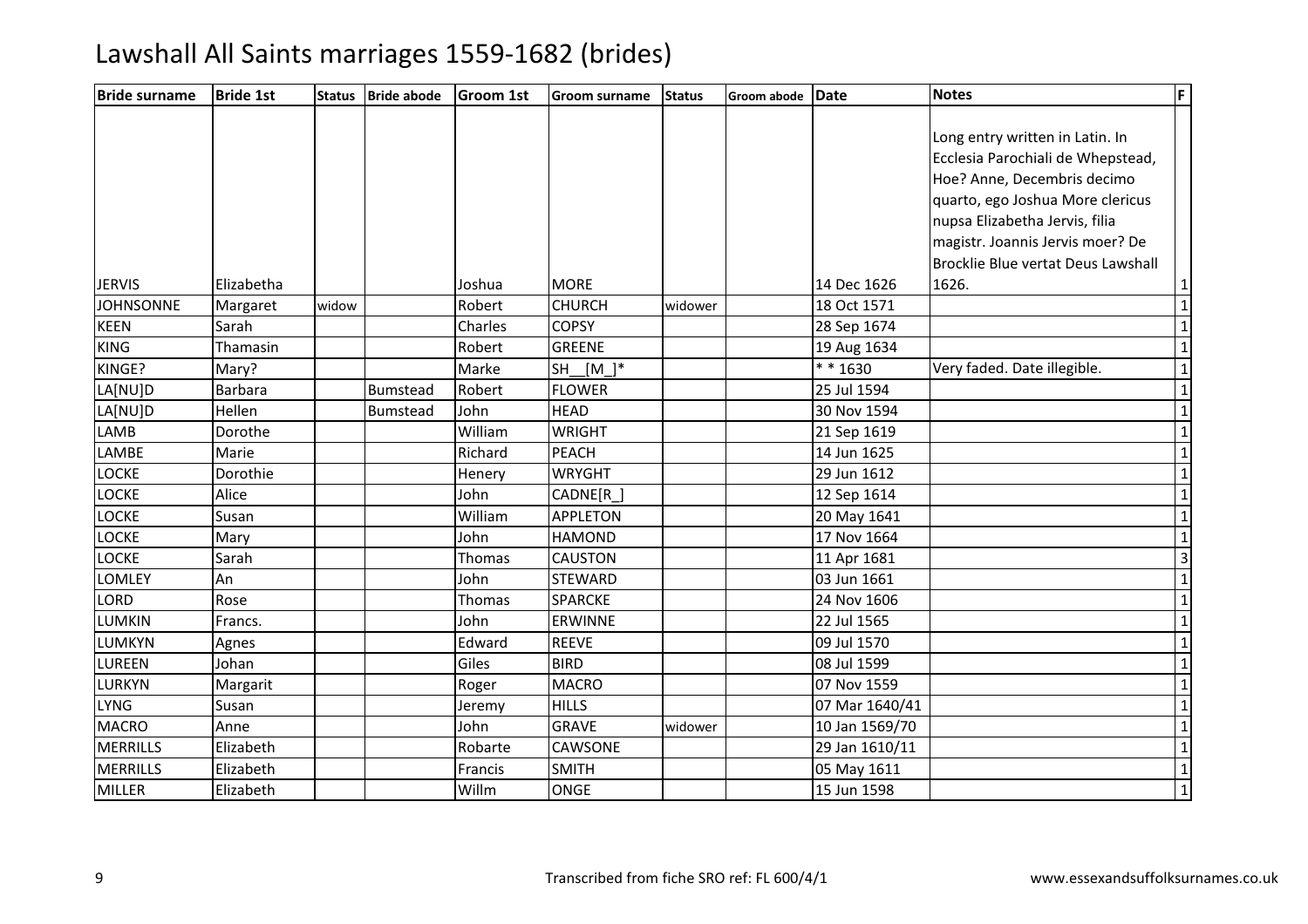| <b>Bride surname</b> | <b>Bride 1st</b> | <b>Status</b> | <b>Bride abode</b> | <b>Groom 1st</b> | <b>Groom surname</b> | <b>Status</b> | Groom abode | Date           | <b>Notes</b>                      | F            |
|----------------------|------------------|---------------|--------------------|------------------|----------------------|---------------|-------------|----------------|-----------------------------------|--------------|
| <b>MIRRILLES</b>     | Dorothye         |               |                    | John             | <b>HUGGINS</b>       |               |             | 14 Oct 1617    |                                   | $\mathbf 1$  |
| <b>MOORE</b>         | Anne             |               |                    | John             | <b>SIMONS</b>        |               |             | 18 Oct 1600    |                                   | $\mathbf{1}$ |
| <b>MOSBYE</b>        | Rose             |               |                    | James            | <b>BRAND</b>         |               |             | 26 Oct 1567    |                                   | $\mathbf{1}$ |
| <b>MOWER</b>         | Katherin         |               |                    | Bennet           | <b>HUNT</b>          |               |             | 25 Apr 1586    |                                   | $\mathbf{1}$ |
| <b>MOWER</b>         | Mary             |               |                    | Henerye          | <b>SPEERE</b>        |               |             | 29 Nov 1617    |                                   | $\mathbf{1}$ |
| <b>MYCHE</b>         | Elizabeth        |               |                    | Robt.            | <b>HAMOND</b>        |               |             | 28 Aug 1559    |                                   | $\mathbf{1}$ |
| <b>NEALE</b>         | An               |               |                    | Thomas           | <b>SMITH</b>         |               |             | 21 Nov 1639    |                                   | $\mathbf{1}$ |
| <b>NUN</b>           | Elizabeth        |               |                    | William          | <b>SIMPSON</b>       |               |             | 12 Oct 1639    |                                   | $\mathbf{1}$ |
| <b>NUNNE</b>         | Rebecca          |               |                    | Thomas           | <b>HAMMOND</b>       |               |             | 07 May 1610    |                                   | $\mathbf{1}$ |
| <b>NURSE</b>         | Grace            |               |                    | Robert           | <b>WARREN</b>        |               |             | 17 Apr 1586    |                                   | $\mathbf{1}$ |
| <b>PAINE</b>         | Grace            |               |                    | William          | <b>SMITH</b>         |               |             | 21 Jun 1660    |                                   | $\mathbf{1}$ |
| <b>PARNEFOR</b>      | Frances          |               |                    | Gyles            | <b>APPLETON</b>      |               |             | 07 Jul 1636    |                                   | $\mathbf{1}$ |
| <b>PATRIDGE</b>      | Susan            |               |                    | Stephen          | <b>GIBLIN</b>        |               |             | 02 Feb 1641/42 |                                   | $\mathbf{1}$ |
| <b>PAULSIR</b>       | Anne             |               |                    | John             | <b>SMITH</b>         |               |             | 21 Apr 1612    |                                   | $\mathbf{1}$ |
| <b>PAYNE</b>         | Mary             |               |                    | Edmond           | <b>BRUSE</b>         |               |             | 05 Jul 1636    |                                   | $\mathbf{1}$ |
| <b>PAYNE</b>         | Mary             |               |                    | Jerimy           | JAY                  |               |             | 05 May 1641    |                                   | $\mathbf{1}$ |
| <b>PAYNE</b>         | Mary             | widow         |                    | Richard          | <b>HARVEY</b>        |               |             | 20 Dec 1664    |                                   | $\mathbf{1}$ |
| <b>PAYNE</b>         | Sarah            |               |                    | Thomas           | <b>TIRODDS</b>       |               |             | 22 Dec 1664    |                                   | $\mathbf{1}$ |
| <b>PEACH</b>         | Alse             |               |                    | Henerie          | <b>BARRELL</b>       |               |             | 14 Apr 1612    |                                   | $\mathbf{1}$ |
| <b>PEACH</b>         | Anne             |               |                    | Richard          | <b>POOLE</b>         |               |             | 03 Nov 1614    |                                   | $\mathbf{1}$ |
| <b>PEACH</b>         | Elizabeth        |               |                    | Henrie           | <b>SHARPE</b>        |               |             | 08 May 1626    |                                   | $\mathbf{1}$ |
| <b>PECHE</b>         | Barbara          | widow         |                    | John             | <b>CRICKE</b>        |               |             | 23 May 1597    | The groom is a collarmaker.       | $\mathbf{1}$ |
| <b>PECHE</b>         | Elizabeth        | widow         |                    | Ambrose          | <b>WRIGHT</b>        | widower       |             | 10 Nov 1597    |                                   | $\mathbf{1}$ |
| <b>PHILLIPS</b>      | Dorothy          |               |                    | Christopher      | <b>ONGE</b>          |               |             | 22 Apr 1622    |                                   | $\mathbf{1}$ |
| PHILLIPS             | Susan            |               |                    | John             | [E_][N_][D_]ERS      |               |             | 21 Dec 1628    |                                   | $\mathbf{1}$ |
| <b>PHILLIPS</b>      | Christian        |               |                    | William          | LOMELY               |               | Shimplen    | 13 Oct 1631    |                                   | $\mathbf{1}$ |
| <b>PHILLIPS</b>      | Elizabeth        |               |                    | John             | <b>PURDYE</b>        |               |             | 24 Jun 1633    |                                   | $\mathbf{1}$ |
| PHILLIPSON           | Frances          |               |                    | Ambrose          | WILLIAMSON           |               |             | 16 Oct 1666    |                                   | $\mathbf{1}$ |
| <b>PLAND</b>         | Mary             |               |                    | Thomas           | <b>FORD</b>          |               |             | 22 Jun 1572    |                                   | $\mathbf{1}$ |
| <b>PRICKE</b>        | Elizab.          | widow         |                    | John             | <b>BRAY</b>          | widower       |             | 12 Aug 1567    | The groom is John Bray the elder. | 1            |
| PYNHAM               | Katherine        |               |                    | Johes            | <b>WRIGHT</b>        |               |             | 17 Nov 1560    |                                   | $\mathbf{1}$ |
| RANSDALE             | Joane            |               |                    | Frances          | <b>BRAYE</b>         |               |             | 01 Nov 1618    |                                   | $\mathbf{1}$ |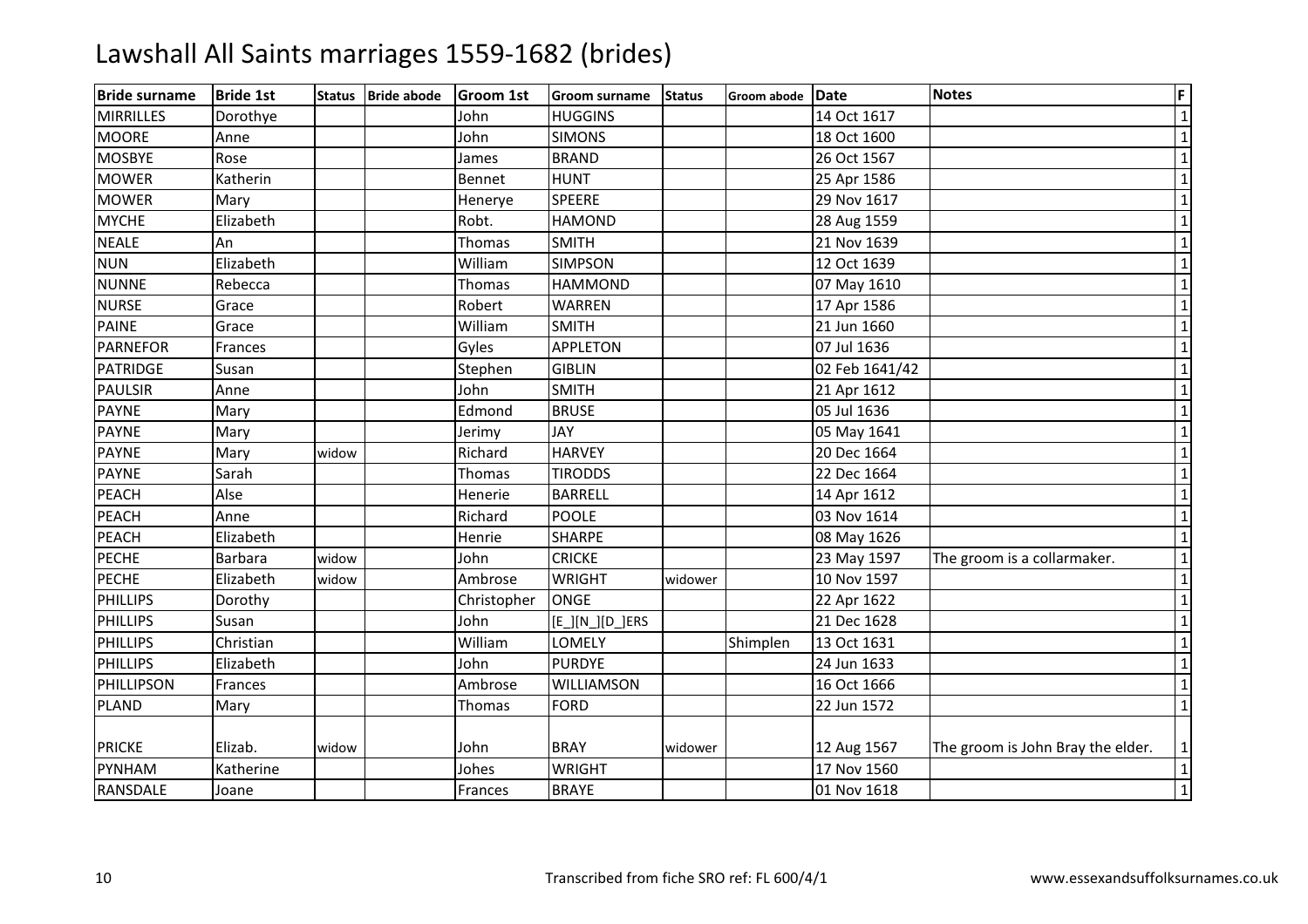| <b>Bride surname</b> | <b>Bride 1st</b> | <b>Status</b> | <b>Bride abode</b> | <b>Groom 1st</b> | <b>Groom surname</b> | <b>Status</b> | Groom abode | Date           | <b>Notes</b> | F              |
|----------------------|------------------|---------------|--------------------|------------------|----------------------|---------------|-------------|----------------|--------------|----------------|
| <b>RANSONE</b>       | Prudence         |               |                    | Robert           | <b>BRAGE</b>         |               |             | 21 Sep 1616    |              | $\mathbf{1}$   |
| RAULEINGE            | Elizabeth        |               |                    | Thomas           | <b>MANNINGE</b>      |               |             | 28 May 1616    |              | $\mathbf{1}$   |
|                      |                  |               | Stanning-          |                  |                      |               |             |                |              |                |
| <b>RAWLE</b>         | Elenor           | widow         | field              | Richard          | <b>PULSY</b>         | widower       | Shimpton    | 23 Aug 1631    |              | 1              |
| <b>RAWLIN</b>        | Grace            |               |                    | George           | <b>SMITH</b>         |               |             | 02 Apr 1632    |              | $\mathbf{1}$   |
| <b>RAWLIN</b>        | An               |               |                    | Phillips         | <b>MATHEWS</b>       |               |             | 07 Feb 1642/43 |              | $\mathbf{1}$   |
| <b>RAWLINS</b>       | Caecilie         |               |                    | Henrie           | <b>UNGLES</b>        |               |             | 15 Jan 1628/29 |              | $\mathbf{1}$   |
| <b>REEVE</b>         | Judeth           |               |                    | Roberte          | <b>HAMMON</b>        |               |             | 05 Oct 1600    |              | $\mathbf{1}$   |
| <b>REEVE</b>         | Susanna          |               |                    | Thomas           | SNELL                |               |             | 22 Dec 1600    |              | $\mathbf{1}$   |
| <b>REEVE</b>         | Jane             |               |                    | Robert           | <b>CORDER</b>        |               |             | 16 Nov 1640    |              | $\mathbf{1}$   |
| <b>REIGNOLD</b>      | Joane            |               |                    | Francis          | <b>ELEYE</b>         |               |             | 22 May 1617    |              | $\mathbf{1}$   |
| <b>REIGNOLD</b>      | Alice            |               |                    | John             | <b>STEWARD</b>       |               |             | 12 Oct 1617    |              | $\mathbf{1}$   |
| <b>REIGNOLD</b>      | Eliz.            |               |                    | William          | <b>SPARK</b>         |               |             | 24 Jun 1630    |              | $\mathbf{1}$   |
| <b>REVE</b>          | Elizabeth        |               |                    | Francis          | <b>SPARKE</b>        |               |             | 25 Jun 1615    |              | $\mathbf{1}$   |
| <b>REVE</b>          | Anne             |               |                    | Phillipe         | <b>BANCKES</b>       |               |             | 02 Jul 1617    |              | $\mathbf{1}$   |
| <b>REYNOLD</b>       | Dorothy          |               |                    | George           | LAMBE                |               |             | 03 Oct 1591    |              | $\mathbf{1}$   |
| <b>RISSEN</b>        | Oeane            |               |                    | Thomas           | <b>STUERD</b>        |               |             | 06 Oct 1670    |              | $\overline{2}$ |
| ROA[P_][L_]          | Ann              |               |                    | Tempest          | <b>DICKRSEN</b>      |               |             | 25 May 1676    |              | $\overline{1}$ |
| <b>ROW</b>           | Sarah            |               |                    | Ambrose          | GRAI[G_]ROSE         |               |             | 23 Mar 1635/36 |              | $\mathbf{1}$   |
| <b>ROWLINSON</b>     | Rose             |               |                    | William          | LAMB                 |               |             | 18 Oct 1631    |              | $\mathbf{1}$   |
| <b>SCHUCFORTH</b>    | Hellen           |               |                    | John             | <b>WRIGHT</b>        |               | Lach        | 20 Jun 1581    |              | $\mathbf{1}$   |
| <b>SCOTT</b>         | Mary             |               | Hessett            | James            | <b>SUTTLE</b>        |               | Hessett     | 27 Jun 1605    |              | $\mathbf{1}$   |
| <b>SCOTT</b>         | Damaris          |               |                    | John             | <b>GREEN</b>         |               |             | 03 Jun 1667    |              | $\mathbf{1}$   |
| <b>SIMPSON</b>       | Margarett        |               |                    | Robert           | <b>REIGHNOLDS</b>    |               |             | 04 May 1655    |              | $\mathbf{1}$   |
| SITTERELL            | Margaret         |               |                    | Anthonie         | <b>RAWLIN</b>        |               |             | 01 May 1599    |              | $\mathbf{1}$   |
|                      |                  |               | Shimplyng-         |                  |                      |               |             |                |              |                |
| <b>SKOTTE</b>        | Anne             |               | thorne             | John             | <b>WRIGHT</b>        |               |             | 01 Oct 1599    |              | 1              |
| <b>SMITH</b>         | Anne             |               |                    | George           | <b>NUNNE</b>         |               |             | 10 Oct 1577    |              | $\mathbf{1}$   |
| <b>SMITH</b>         | Dorothy          |               |                    | Gyles            | <b>CLERKE</b>        |               |             | 24 Jun 1591    |              | $\mathbf{1}$   |
|                      |                  |               | East Doni-         |                  |                      |               |             |                |              |                |
| <b>SMITH</b>         | Johan            |               | land, Essex        | Roberte          | <b>LEECHE</b>        |               |             | 17 Oct 1602    |              | 1              |
| <b>SMITH</b>         | Marie            |               |                    | William          | <b>HAVENS</b>        |               |             | 16 Oct 1611    |              | $\mathbf{1}$   |
| <b>SMITH</b>         | Susane           |               |                    | Nathaniell       | <b>AGER</b>          |               |             | 29 Jan 1617/18 |              | $\mathbf{1}$   |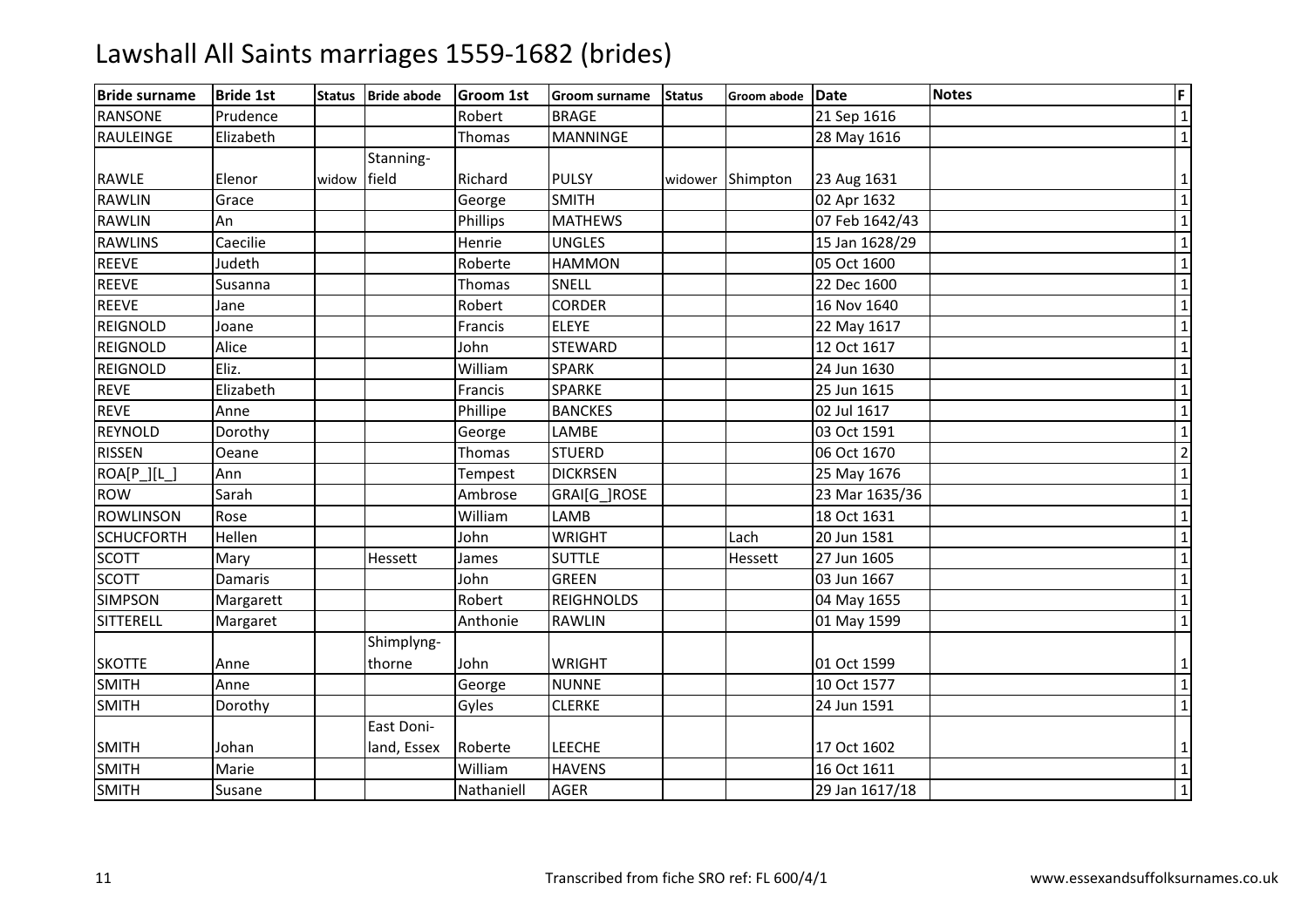| <b>Bride surname</b> | <b>Bride 1st</b> | <b>Status</b> | <b>Bride abode</b> | <b>Groom 1st</b> | <b>Groom surname</b> | <b>Status</b> | Groom abode | Date           | <b>Notes</b>                             | F              |
|----------------------|------------------|---------------|--------------------|------------------|----------------------|---------------|-------------|----------------|------------------------------------------|----------------|
| <b>SMITH</b>         | Elizabeth        |               |                    | Thomas           | <b>SMITH</b>         |               |             | 02 Jul 1618    |                                          | $\mathbf{1}$   |
| <b>SMITH</b>         | Mary             |               |                    | William          | <b>CRICK</b>         |               |             | 16 Oct 1619    |                                          | $\mathbf{1}$   |
| <b>SMITH</b>         | <b>Bridgett</b>  |               |                    | Will.            | <b>TURNER</b>        |               |             | 17 Nov 1664    |                                          | 1              |
| <b>SMITH</b>         | Dorrity          |               |                    | Robert           | <b>WRIGHT</b>        |               |             | 03 Oct 1670    |                                          | $\overline{2}$ |
| <b>SMYTH</b>         | Mary             | widow         |                    | Edward           | <b>CRICK</b>         |               |             | 21 Feb 1668/69 |                                          | $\mathbf{1}$   |
| <b>SMYTH</b>         | Mary             |               |                    | Abraham          | <b>STERNE</b>        |               |             | 30 May 1681    |                                          | $\overline{3}$ |
| <b>SMYTH</b>         | Mary             |               |                    | John             | <b>COLE</b>          |               |             | 06 Oct 1681    |                                          | $\overline{3}$ |
| <b>SPARCKE</b>       | Elizabeth        |               |                    | John             | <b>CRICKE</b>        |               |             | 29 Nov 1599    |                                          | $\mathbf{1}$   |
| SPARKE               | Francis          |               |                    | Roger            | <b>STEAD</b>         |               |             | 24 Jun 1628    |                                          | $\mathbf{1}$   |
| <b>SPINKE</b>        | <b>Bryget</b>    |               |                    | Edward           | <b>FURROWIN</b>      |               |             | 25 Jan 1598/99 |                                          | $\mathbf{1}$   |
| <b>STEWARD</b>       | Hellen           |               |                    | Johes            | <b>BRAY</b>          |               |             | 06 Jul 1561    |                                          | $\mathbf{1}$   |
| <b>STEWARD</b>       | Marie            |               |                    | Thomas           | <b>STURGEON</b>      |               |             | 31 Jan 1626/27 |                                          | $\mathbf{1}$   |
| <b>STONEHAM</b>      | Anne             |               |                    | John             | <b>PAINE</b>         |               |             | 02 Jul 1581    |                                          | $\mathbf{1}$   |
| <b>STONEHAM</b>      | Barbara          |               |                    | Richard          | <b>PEACHE</b>        |               |             | 28 May 1584    |                                          | $\mathbf{1}$   |
| <b>STONHAM</b>       | Johan            |               |                    | John             | RENOLD               |               |             | 03 Oct 1568    |                                          | $\mathbf{1}$   |
| <b>STOOD</b>         | Frances          |               |                    | Henry            | <b>SMITH</b>         |               |             | 26 Jan 1662/63 |                                          | $\mathbf{1}$   |
| <b>STORGES</b>       | Alice            |               |                    | George           | <b>HYE</b>           |               |             | 11 Nov 1615    |                                          | $\mathbf{1}$   |
| <b>STURGES</b>       | Margaret         |               |                    | Henry            | <b>HEAD</b>          |               |             | 08 Jan 1591/92 |                                          | $\overline{1}$ |
| <b>STURGION</b>      | Ann              |               |                    | Richarde         | <b>COOLE</b>         |               |             | 14 Apr 1623    |                                          | $\mathbf{1}$   |
| <b>THORNTON</b>      | Elizabeth        |               |                    | Roger            | <b>GOYTON</b>        |               |             | 11 Nov 1634    |                                          | $\mathbf 1$    |
| <b>TOTTEY</b>        | Susan            |               |                    | Hugh             | <b>POTTER</b>        |               |             | 04 Oct 1660    |                                          | $\mathbf{1}$   |
| TU <sup>*</sup> E    | Susan            |               |                    | Abell            | LAVER                |               |             |                | 18 Mar 1594/95 Begotten wt child by him. | $\mathbf{1}$   |
| <b>TURNER</b>        | Alice            |               |                    | Thomas           | <b>GOSHAUKE</b>      |               |             | 14 Jan 1615/16 |                                          | $\mathbf{1}$   |
| <b>TURNER</b>        | Elisabeth        |               |                    | Francis          | <b>BARRELL</b>       |               |             | 01 Nov 1622    |                                          | $\mathbf{1}$   |
| <b>TURNER</b>        | Hannah           |               |                    | Ambrose          | <b>MAN</b>           |               |             | 23 Mar 1675/76 |                                          | $\mathbf{1}$   |
| <b>TYBALD</b>        | Margarett        | widow         |                    | Thomas           | <b>JOHNSONNE</b>     |               |             | 05 Feb 1559/60 |                                          | $\mathbf{1}$   |
| <b>TYLLET</b>        | Johan            |               |                    | Robt.            | <b>TURLE</b>         |               |             | 12 Oct 1578    |                                          | $\mathbf{1}$   |
| <b>UMPHRIDE</b>      | <b>Brigitt</b>   |               |                    | John             | $MA[C_j[S_jAL$       |               |             | 17 Dec 1606    |                                          | $\mathbf{1}$   |
| <b>UNDERWOOD</b>     | Mary             |               |                    | John             | <b>ELY</b>           |               |             | 08 Feb 1591/92 |                                          | $\mathbf{1}$   |
| <b>UNGLES</b>        | Elizabeth        |               |                    | Francis          | <b>TURNER</b>        |               |             | 21 Aug 1620    |                                          | $\mathbf{1}$   |
| <b>WARNER</b>        | Elizabeth        |               |                    | Ambrose          | <b>PAINE</b>         |               |             | 24 May 1675    |                                          | $\mathbf{1}$   |
| WARNER?              | Susanna          |               |                    | Richard          | PATTRIDGE            | widower       | Hodysett    | 04 May 1601    |                                          | $\mathbf{1}$   |
| WATTE[RN]            | Anne             | widow         |                    | Robt.            | <b>BOWERS</b>        |               |             | 11 Nov 1589    |                                          | $\mathbf{1}$   |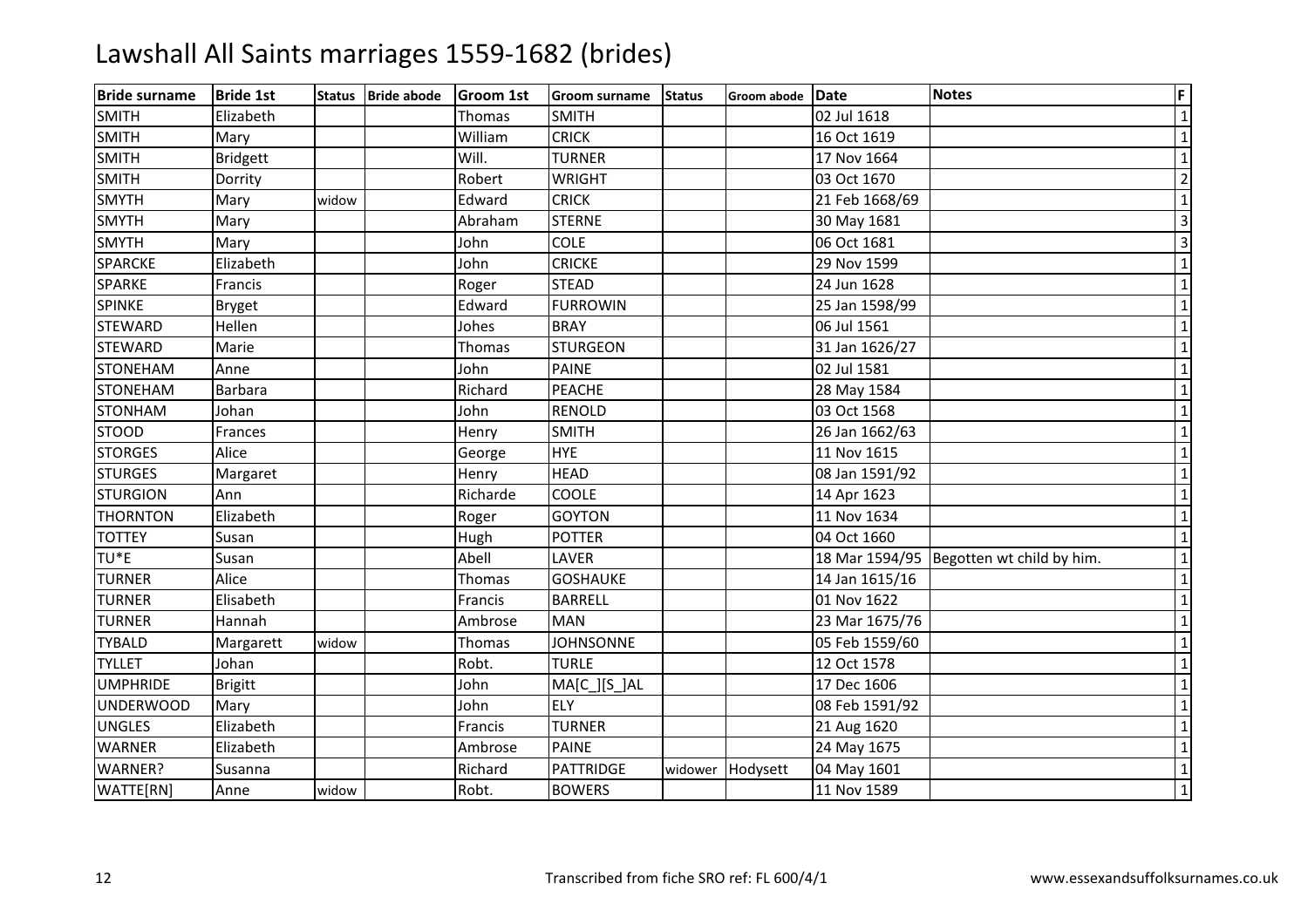| <b>Bride surname</b> | <b>Bride 1st</b> | <b>Status</b> | <b>Bride abode</b> | <b>Groom 1st</b> | <b>Groom surname</b> | <b>Status</b> | Groom abode | Date           | <b>Notes</b>          | F              |
|----------------------|------------------|---------------|--------------------|------------------|----------------------|---------------|-------------|----------------|-----------------------|----------------|
| <b>WEBB</b>          | Rose             |               |                    | Isaack           | <b>CLARKE</b>        |               |             | 18 Apr 1625    |                       | $\mathbf{1}$   |
| <b>WEBBE</b>         | Cresens          |               |                    | Wyllm.           | <b>PHILLIPPES</b>    |               |             | 24 Jun 1588    |                       | $\mathbf{1}$   |
| <b>WHITE</b>         | Elizabeth        |               |                    | Thomas           | <b>JAMES</b>         |               |             | 06 Jul 1578    |                       | $\mathbf{1}$   |
| WI[R_]TE             | Maryan           |               |                    | John             | <b>LYMAN</b>         |               |             | 14 Jan 1583/84 |                       | $\mathbf 1$    |
| <b>WIFFEN</b>        | Anne             | widow         |                    | Roger            | <b>STURGEON</b>      |               |             | 12 Oct 1567    |                       | $\mathbf{1}$   |
| <b>WIFFEN</b>        | Dorothy          |               |                    | John             | <b>FLOWER</b>        |               |             | 17 Jun 1585    |                       | $\mathbf{1}$   |
| <b>WIFIN</b>         | Susan            |               |                    | Abraham          | <b>PAINE</b>         |               |             | 11 Jan 1669/70 | Follows 1669 burials. | $\overline{2}$ |
|                      |                  |               | Bury St.           |                  |                      |               |             |                |                       |                |
| <b>WILLIAMS</b>      | Anne             | widow         | Edmond             | Robt.            | <b>HOWLET</b>        | single        | Hunington   | 15 May 1586    |                       | $\mathbf{1}$   |
| <b>WRIGHT</b>        | Agnes            | widow         |                    | Anthony          | LAWSTON              |               |             | 01 Sep 1566    |                       | $\mathbf 1$    |
| <b>WRIGHT</b>        | Agnes            |               |                    | John             | <b>GOSHAUKE</b>      |               |             | 22 Sep 1566    |                       | $\mathbf 1$    |
| <b>WRIGHT</b>        | Johan            |               |                    | George           | <b>BOYTON</b>        |               |             | 06 Jul 1567    |                       | $\mathbf{1}$   |
| <b>WRIGHT</b>        | Maryan           |               |                    | Peter            | <b>STONEHAM</b>      | widower       |             | 03 Aug 1567    |                       | $\mathbf{1}$   |
| <b>WRIGHT</b>        | Prudence         |               |                    | Gyllym           | <b>BRAY</b>          |               |             | 07 May 1570    |                       | $\mathbf 1$    |
| <b>WRIGHT</b>        | Johan            |               |                    | Willm.           | <b>STAFFE</b>        |               |             | 04 Oct 1579    |                       | $\mathbf{1}$   |
| <b>WRIGHT</b>        | Thomazin         |               |                    | Isaac            | <b>WILBORE</b>       |               |             | 11 Jan 1582/83 |                       | $\mathbf{1}$   |
| <b>WRIGHT</b>        | Mary             |               |                    | Thomas           | RA EWS               |               |             | 01 Feb 1595/96 |                       | $\mathbf 1$    |
| <b>WRIGHT</b>        | Johan            |               |                    | Peter            | <b>STONEHAM</b>      |               |             | 24 Aug 1596    |                       | $\mathbf{1}$   |
| <b>WRIGHT</b>        | Anne             |               |                    | Elias            | <b>STONEHAM</b>      |               |             | 28 Oct 1596    |                       | $\mathbf 1$    |
| <b>WRIGHT</b>        | Agnes            |               |                    | Henrie           | <b>SKOT</b>          |               |             | 18 Apr 1598    |                       | $\mathbf{1}$   |
| <b>WRIGHT</b>        | Anne             |               |                    | George           | <b>HUNT</b>          |               |             | 02 Jan 1613/14 |                       | $\mathbf 1$    |
| <b>WRIGHT</b>        | Marye            |               |                    | Henerye          | <b>RAIGNOLD</b>      |               |             | 12 Apr 1616    |                       | $\mathbf 1$    |
| <b>WRIGHT</b>        | Mehildred        |               |                    | John             | SPELTINBER           |               |             | 30 Dec 1630    |                       | $\mathbf{1}$   |
| <b>WRIGHT</b>        | Mary             |               |                    | John             | <b>PAINE</b>         |               |             | 22 Sep 1631    |                       | $\mathbf 1$    |
| <b>WRIGHT</b>        | Frances          |               |                    | Roger            | <b>CLARK</b>         |               |             | 01 May 1632    |                       | $\mathbf{1}$   |
| <b>WRIGHT</b>        | Jane             |               |                    | Roger            | <b>SMITH</b>         |               |             | 17 Jun 1634    |                       | $\mathbf 1$    |
| <b>WRIGHT</b>        | Elizabeth        |               |                    | Christopher      | <b>SPITE</b>         |               |             | 08 Jun 1637    |                       | $\mathbf 1$    |
| <b>WRIGHT</b>        | Bridget          |               |                    | Matthew          | <b>BREWSTER</b>      |               |             | 23 Nov 1637    |                       | $\overline{1}$ |
| <b>WRIGHT</b>        | Alce             |               |                    | Thomas           | <b>CLARKE</b>        |               |             | 24 Jun 1640    |                       | $\mathbf{1}$   |